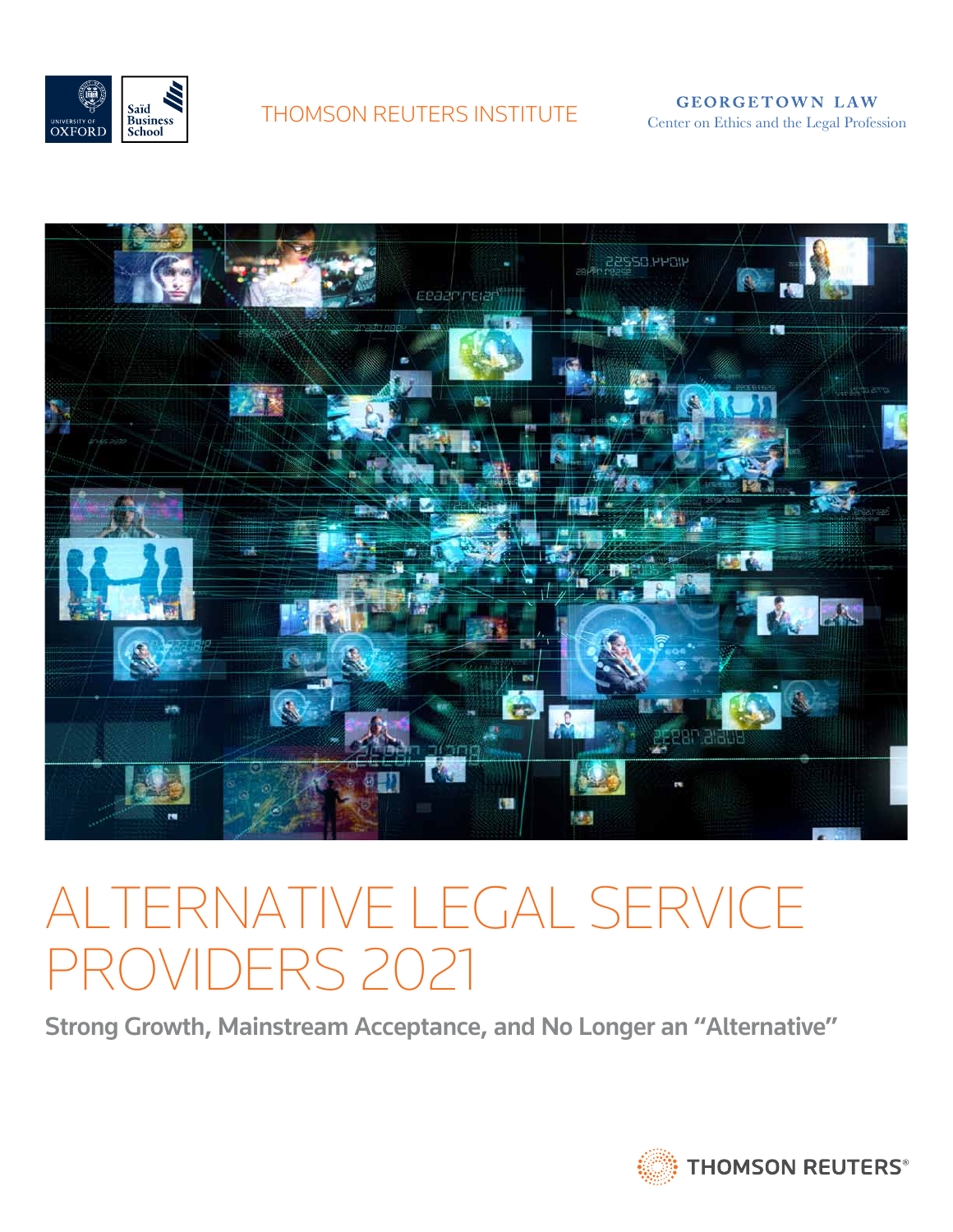### **INTRODUCTION**

Alternative Legal Service Providers (ALSPs) play an important and growing role in the legal landscape. They help provide clients—both corporate counsels and law firms—with specialized expertise, enable them to work more cost-efficiently, and are transforming the way that we think about the practice of law.

This year marks the third biennial survey of this important sector of the legal market, produced by Thomson Reuters in partnership with The Center on Ethics and the Legal Profession at Georgetown Law and the Saïd Business School at the University of Oxford.

## Executive Summary

The 2021 report reveals a picture of an industry which has reached a point of maturity. ALSPs, or new law companies as they are increasingly known, are used by most corporations and law firms, for an increasing number of services. Both sets of ALSP customers have awakened to the complementary role ALSPs can offer, providing expert capacity in distinct areas, often at a more competitive cost, and freeing up internal resources to focus on higher value tasks.



What are the undisputable facts?

- The ALSP market started by offering services at the lower value end of the legal industry in new lower cost, more effective ways
- The ALSP market has grown during the last six years and is valued at nearly \$14 billion
- • Market penetration is high. Some 79% of law firms surveyed are using ALSPs, along with 71% of corporate law departments
- The range of services being offered and used by both law firms and corporations have grown in volume and value, although e-discovery remains dominant
- ALSPs have yet to take massive market share from law firms. In the main, law firms retain the highest value services and depth of relationships
- Some law firms have responded to the threat of ALSPs by creating competitive services using ALSP models, often within a captive organization

ALSPs were not immune to the pandemic. The slowing of business-as-usual activity resulted in reduced demand for some, amplified by law firm and corporate customers hanging on to work they would have previously given to ALSPs. As activity resumes at more normal levels, the pandemic has, in many ways, validated the ALSP approach. The acceptance of new ways of working, thanks to the shift to remote, technology-enabled, and more flexible working styles, leaves ALSPs perfectly positioned for growth through 2021 and beyond.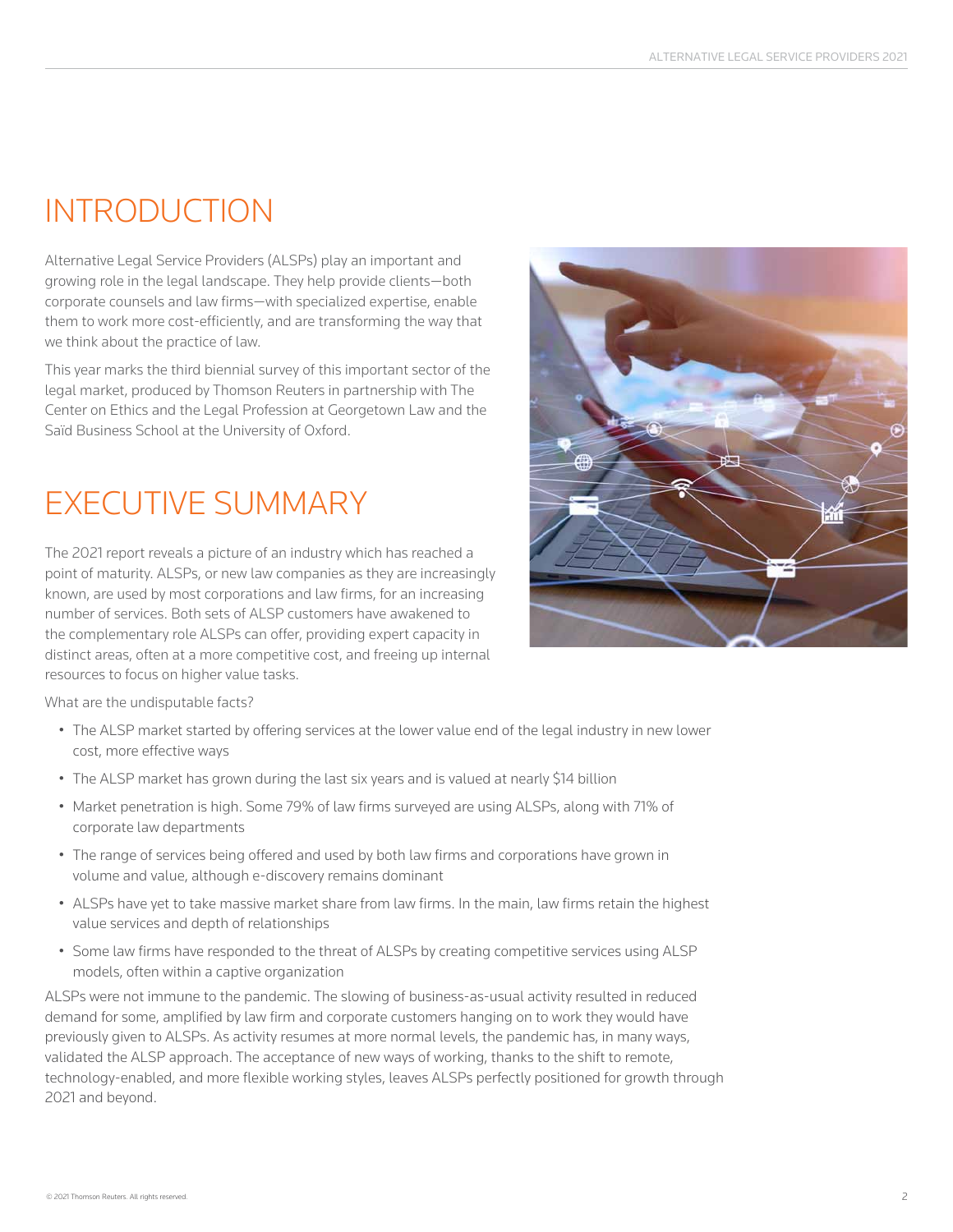There is a clear need in the market for cost-efficient and cost-certain solutions, and for measurable legal output reported through management information and dashboards. Converting legal documents into digital information creates huge potential for future savings and risk control.

Within this report, we consider the three different types of market players: law firm captives; independent ALSPs and the Big Four legal service providers. It is worth noting that the lines have been blurred in recent years as numerous acquisitions and joint ventures have taken place. In the absence of publicly available financial information, we've made a number of calculations to arrive at our market sizing estimate. We've kept our assumptions consistent year-over-year to provide a guide as to how the different groups of market players are evolving.

Collectively, law firm captives still have the smallest market size. However, they have achieved the highest growth rate in percentage terms. That's a big win for firms that have adopted this strategy, often to the surprise of resistant partners.

The independent ALSPs account for by far the largest share of the ALSP market and the growth rate is not far behind the captives. Because the independents account for a significantly larger share of market, their uplift accounts for approximately \$2.7 billion of the market size increase over the last two years. Technology is at the core of many of the independent ALSPs' business models. In addition to leveraging their technology solutions, law firms and corporations are increasingly turning to the independents as consultants on legal technology, accessing their expertise and experience.

In general, this round of research shows an increasing sense of collaboration, rather than competition between law firms and independent ALSPs. In prior years, corporations would be the ones mandating the use of an ALSP. Now law firms may be the ones bringing that idea forward. Comfort is growing in the use of ALSPs, directly or indirectly, for all parties.

The Big Four continue to be hampered by regulation in some markets and appear to be shifting their focus to a more 'client issues-led' and 'consulting-based' approach – two areas the Big Four are highly adept in. Their collective growth rate appears to trail the independents and the captives by some margin. However, they remain focused on significant growth and international expansion and, with their unmatchable resources and know-how, are serious competitors.

The research revealed that half of law firms and corporations still harbor some doubts about the quality and security of the ALSP offering. But these negative perceptions are declining. Law firms and corporations now see the potential in using ALSPs to help their own operations stay focused on higher value activities, while saving cost at the same time.

This could well be the tipping point for the ALSP market, with widespread acceptance of the business model and benefits that are perfectly attuned to the current times, creating the conditions to rapidly scale up market share.

*"In general, this round of research shows an increasing sense of collaboration, rather than competition between law firms and independent ALSPs."*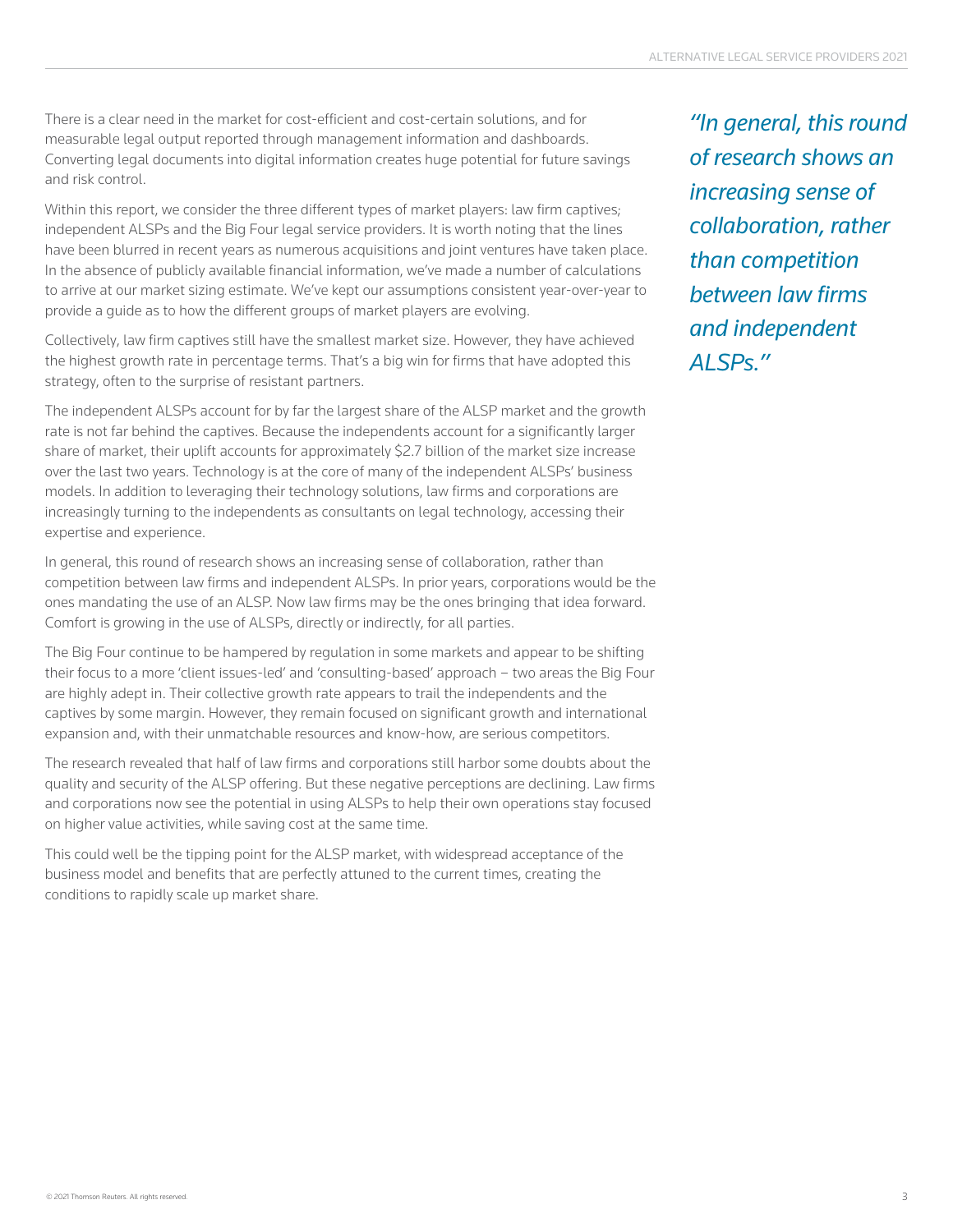### Section 1 – Estimated market size

### Substantial growth over a six-year period

#### Law firm captives achieve highest growth in last two years

Overall, the market for ALSPs reached approximately \$13.9 billion by the end of 2019, an increase of about \$3.2 billion during the past two years. While this number is necessarily imprecise given the fragmentation of the ALSP market and the data available on private companies and partnerships, we believe the market has grown by about 30% in that same time frame, a compound annual growth rate (CAGR) of 15%. That's more than twice the rate of the Amlaw 200\* which stands at 6.4%.

#### Estimated ALSP Market Size 2015 v 2017 v 2019



The fastest-growing type of ALSP appears to be law firm captives, although they are growing from a much smaller base than other market segments. In a sign that law firms understand the appeal of the ALSP model and are experimenting with ways to deliver it to their clients, law firm captives have grown by about 60% in the past two years, or 30% CAGR. We estimate that captives brought in a combined \$480 million this year, up from roughly \$300 million two years ago. This is probably an under-representation, as not all captives are easy to quantify.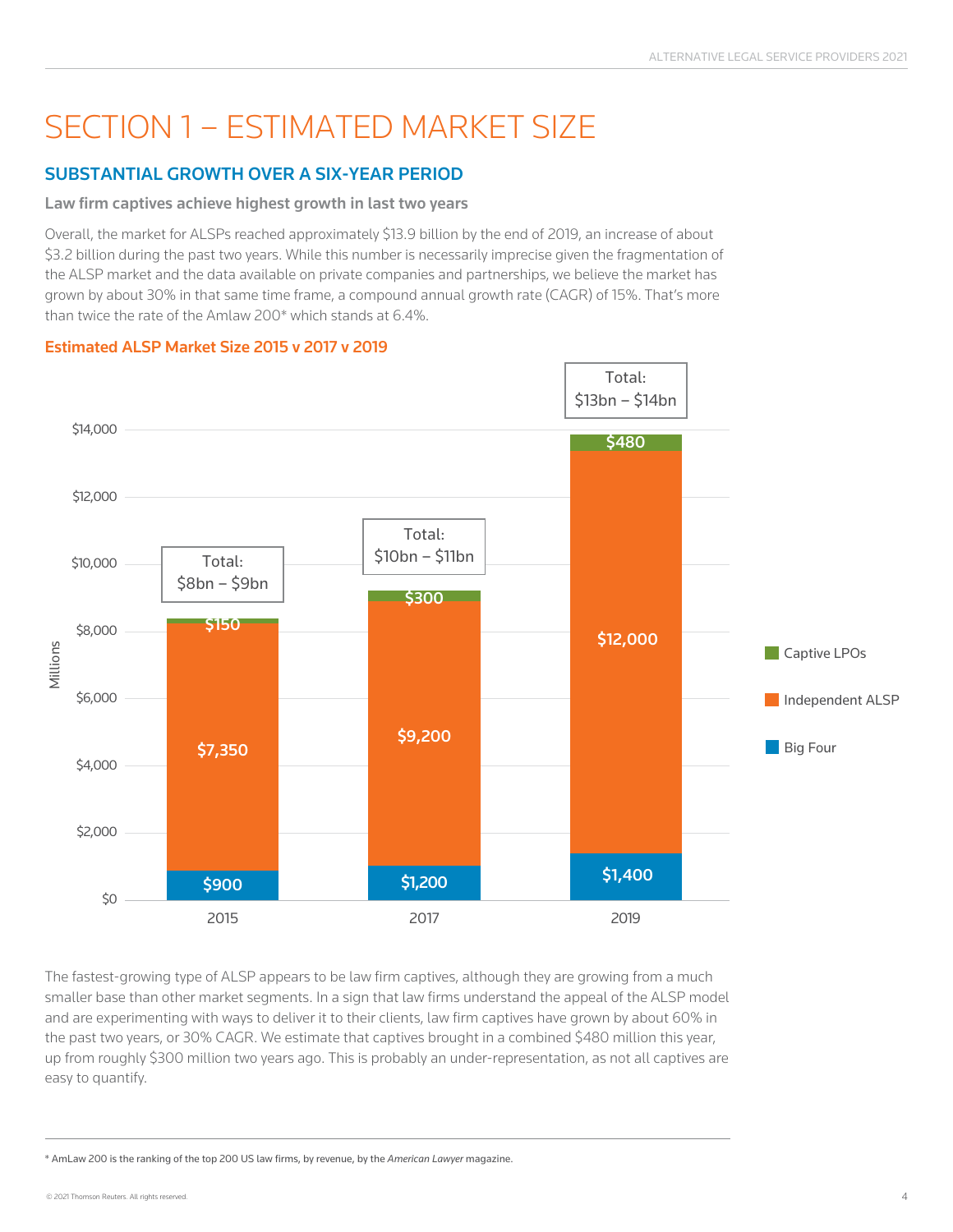By far the largest group of ALSPs is the independents. Independent ALSPs have also grown at a high rate—approximately 30% over the past two years, or a 15% CAGR, reaching an estimated market size of \$12.0 billion. In previous reports, the independent ALSPs were broken into sub-categories including document review, LPO, and ediscovery. Over the years, many ALSPs have developed more services and merged. Therefore, we have now grouped all independent ALSPs under one banner — however, ediscovery remains dominant in revenue terms.

While the entry of the Big Four into the legal market has been regarded with some trepidation, the legal services groups within the Big Four grew by about 17% over the same time period, for an 8% CAGR, bringing in a combined \$1.4 billion.

There are signs that the market for ALSPs is entering a new phase of maturity. While market sizing shows that growth is still strong, and ALSPs themselves are optimistic about their prospects, there is evidence that ALSPs are becoming more of a mainstream legal option, with well over half of law firms and corporations now using ALSP services.

*"While market sizing shows that growth is still strong…there is evidence that ALSPs are becoming more of a mainstream legal option, with well over half of law firms and corporations now using ALSP services."*

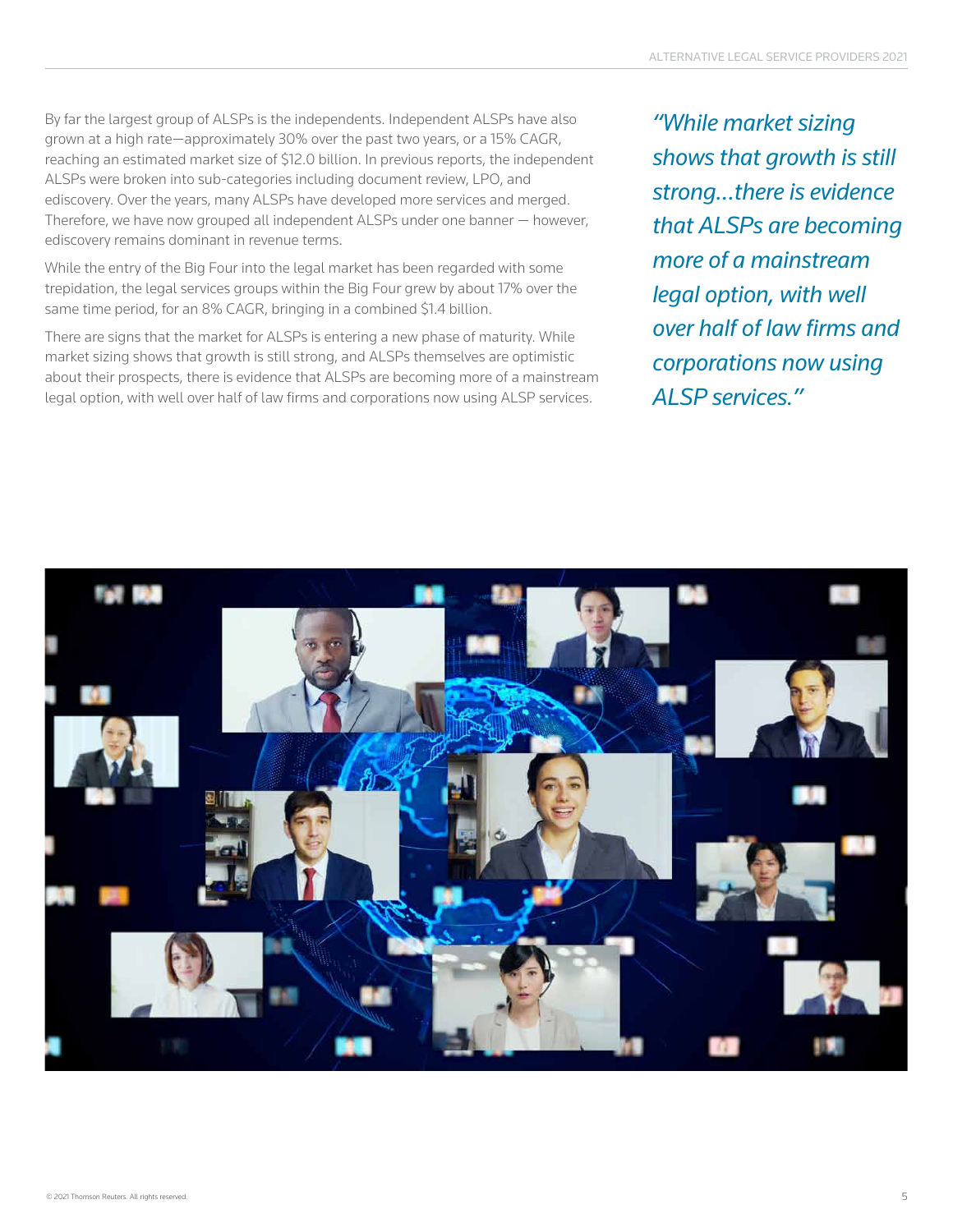### Section 2 – Increasing use over time, motivations and barriers

#### More Law Firms and Corporations now Use ALSPs

As indicated by the overall growth of the ALSP market, more firms and corporations are using ALSPs and finding new ways to partner with them. The corporate figure is fairly consistent with the Acritas global in-house counsel research study, which covers all aspects of buying behaviors, where 79% of corporations said they had used ALSPs.

ALSPs report that law firms are now pro-actively bringing them into matters, whereas before their involvement was more likely to come at the behest of a client. Firms are also coming to understand that certain tasks, if performed by in-house attorneys, are probably always going to be loss-leaders – and that by outsourcing those to ALSPs, they can do a better job both of preserving their margins and pleasing their clients.



U.S. Law Firms Using ALSPs **U.S. Corporations Using ALSPs** 



*"As indicated by the overall growth levels of the ALSP market, more firms and corporations are using ALSPs and finding new ways to partner with them."*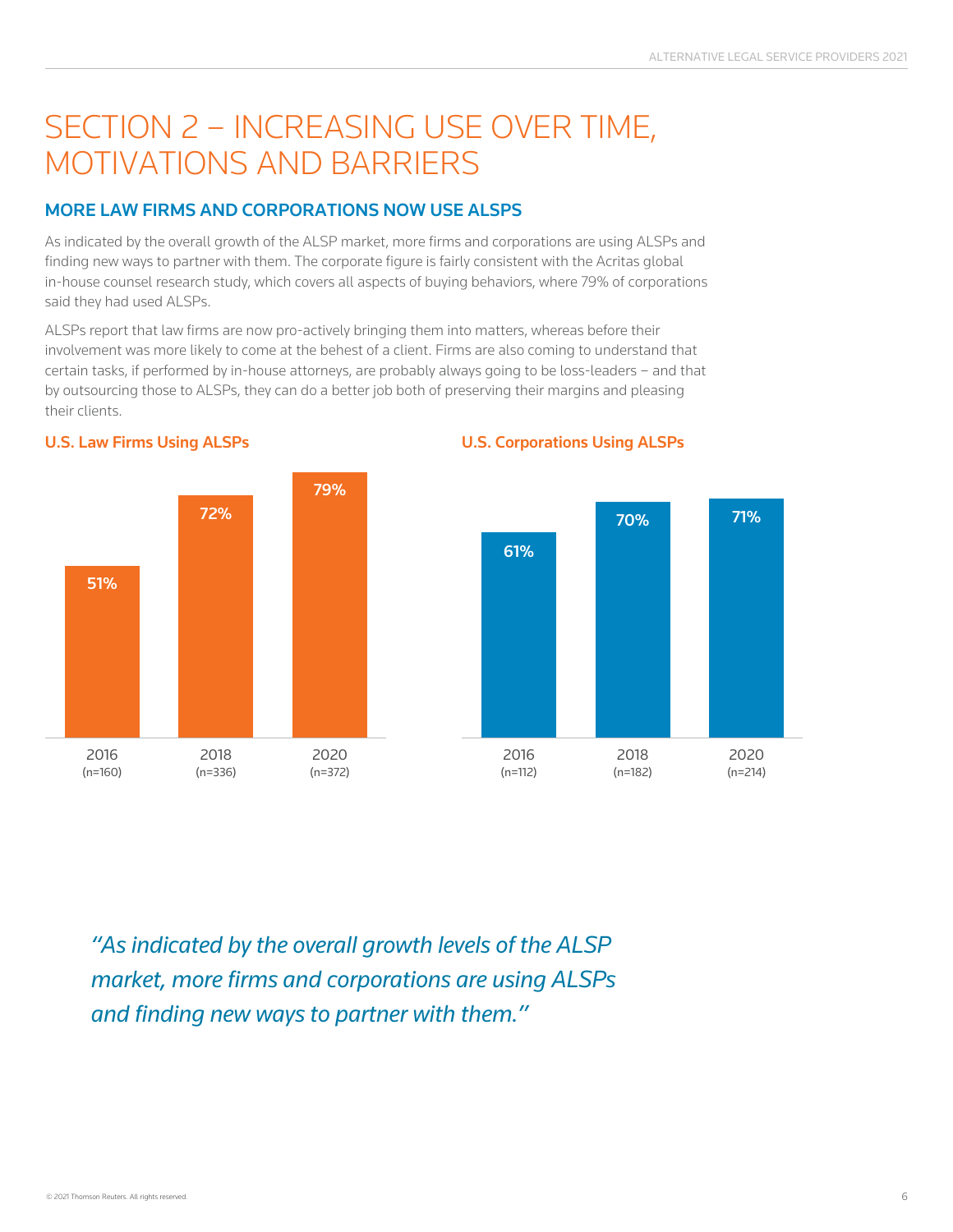#### Top Motivations

Law firms and corporations both tap ALSPs for both specialized expertise and cost-control – and corporations get to free up time

At the bulk of law firms, motivations for using ALSPs are essentially the same as they were two years ago. The desire to access specialized expertise is the primary driver, especially when firms need litigation support and assistance with research. The second most-common driver, as it was two years ago, is cost. This is particularly evident in document review, where ALSPs provide an alternative to clients to control cost. And when a firm needs non-legal or factual research, it is likely to find it more profitable to send the work to an ALSP.

In-house teams typically use ALSPs for the same reasons law firms find them attractive: to access specialized expertise and to help reduce costs. They are most likely to cite specialized expertise when looking to use ALSPs for regulatory risk and compliance or litigation and investigation support. Cost control is more important for legal research.

But corporations are also more likely to use ALSPs to help them manage their own internal staffing hurdles. ALSPs are attractive because they help corporations free up internal staff to work on higher-value or more strategic matters, and also to help meet peak demand without having to increase permanent headcount. These criteria are most likely to be important when corporations need specialized legal services.



#### U.S. Law Firms: Top Drivers of ALSP Use U.S. Corporations: Top Drivers of ALSP Use

Aggregate of all ALSP services evaluated and therefore multiple response, proportions are based on the number of responses.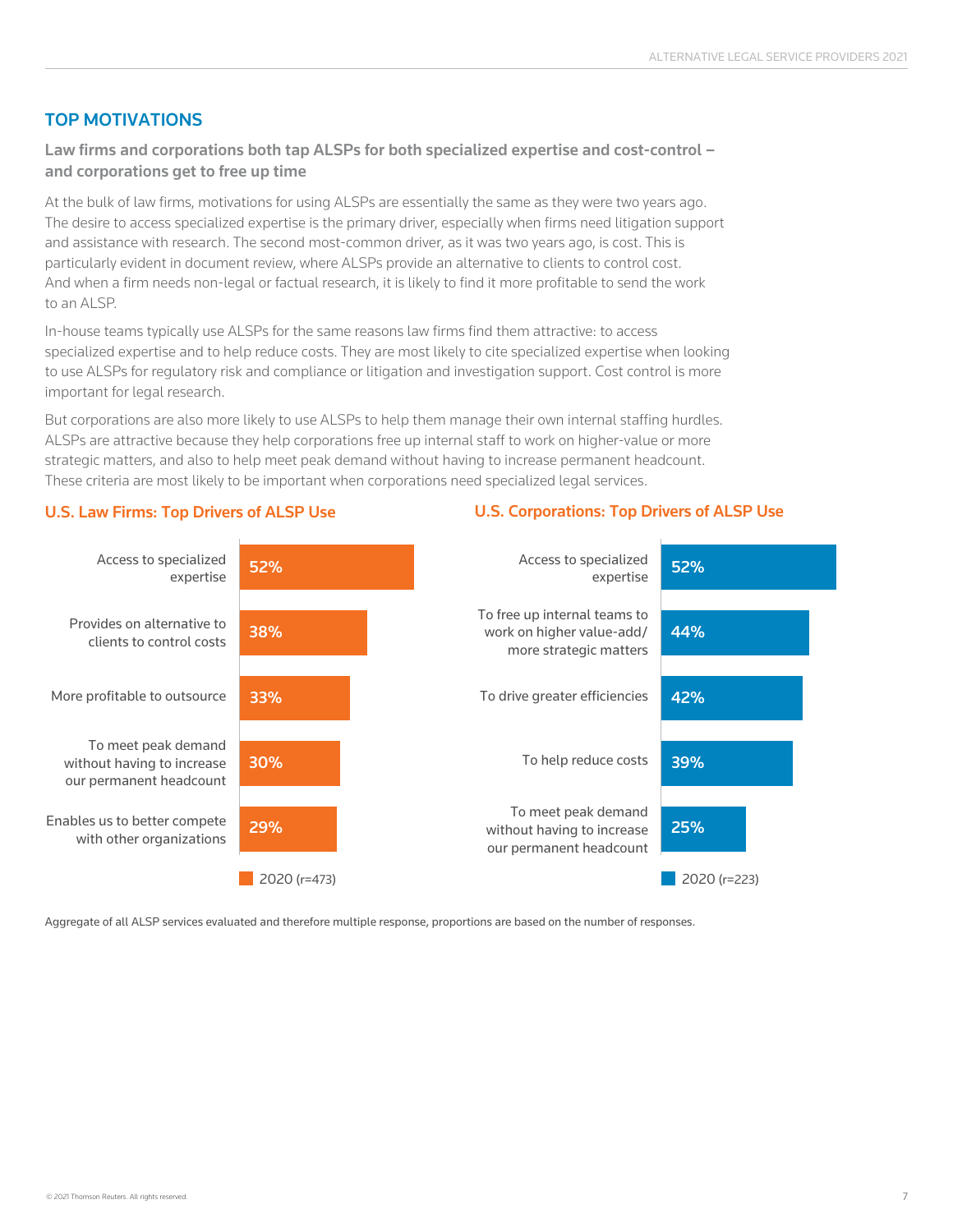#### Top Barriers

#### Firms want to hang on to work, clients aren't demanding ALSPs, neither party sees cost benefit, and both have service concerns

For the minority of law firms that don't use ALSPs, the reasons for not doing so have stayed consistent. The top four reasons remain the same as they were two years ago – with the top reason being that they want to retain the work. A slightly larger share claim that ALSPs were not requested by clients—52% noted that this year, compared to 43% in 2018. And 48%, up from 33%, doubt that ALSPs would save them money—even though, for firms that do use ALSPs, cost control is the second-most-popular driver of ALSP use.

The concerns of corporations that won't use ALSPs are similar to the resistant law firms. Some 81% say they simply prefer to keep the work in-house, and half say that using an ALSP wouldn't necessarily save them money. Nearly half of corporations have concerns about service quality.

#### U.S. Law Firms: Top Reasons For Not Using ALSPs U.S. Corporations: Top Reasons For Not Using ALSPs

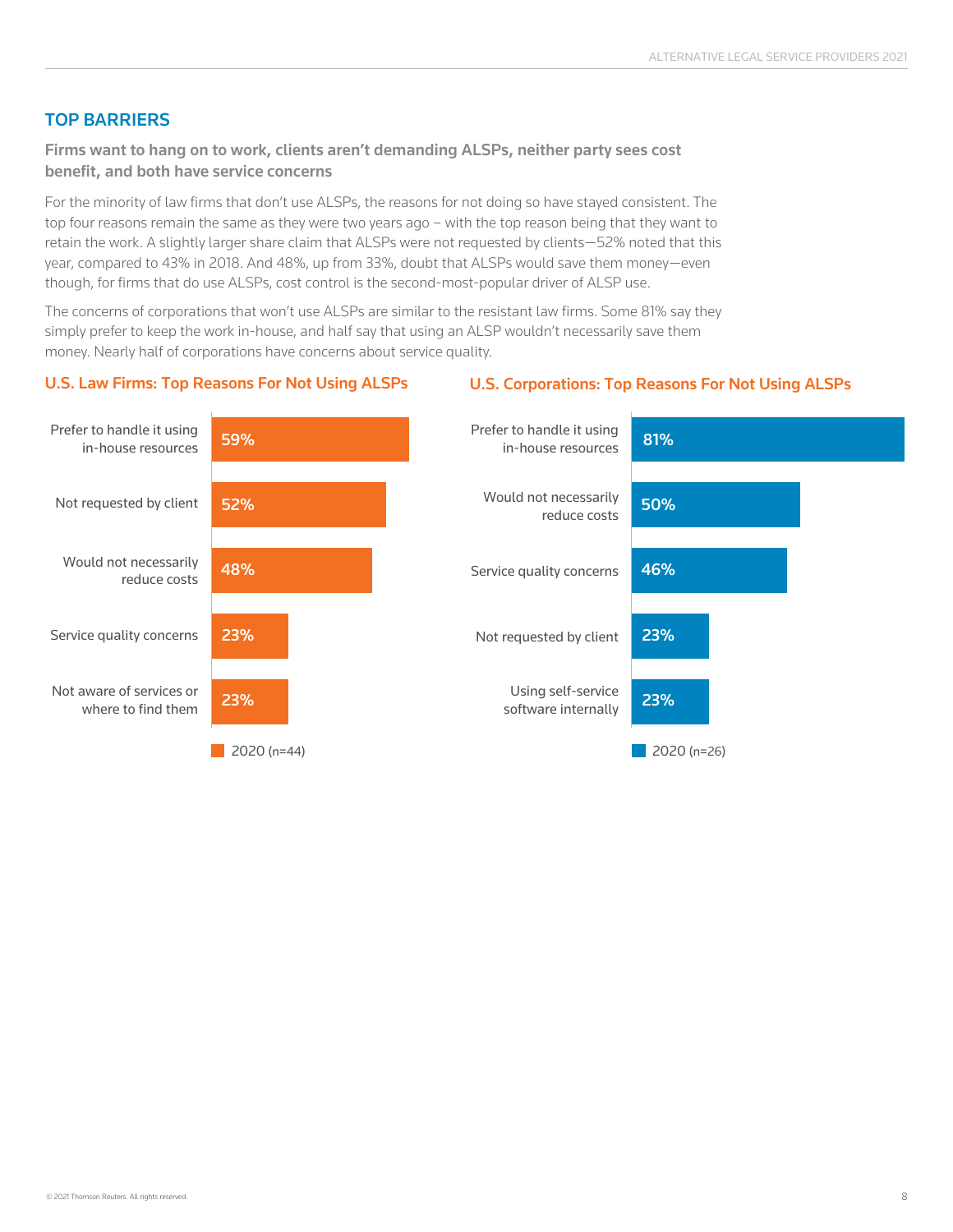### SECTION 3 - INCREASING BREADTH of services

#### Law Firms

U.S. Law Firms: Average Number of

The average law firm has significantly increased the number of services for which they use ALSPs since 2018. The average law firm is now using an ALSP for 3.7 different service lines. It is worth noting that two additional service lines were added to the list in 2020, accounting for around half the growth. Without these additions, the average law firm would have increased use by 0.4 service lines.

Australian law firms show the most sophistication in their use of ALSPs, using the most service lines. U.K. firms use the fewest. The U.S. and Canada fall in the middle. Within the U.S., small firms use the least amount of services and large law firms use the broadest range – more than twice the amount as small firms.







\*Please note, we asked about two additional services in 2020 which account for 0.5 of the increase in service lines for law firms and 0.2 of the increase for corporations.

*"The average law firm has significantly increased the number of services for which they use ALSPs since 2018."*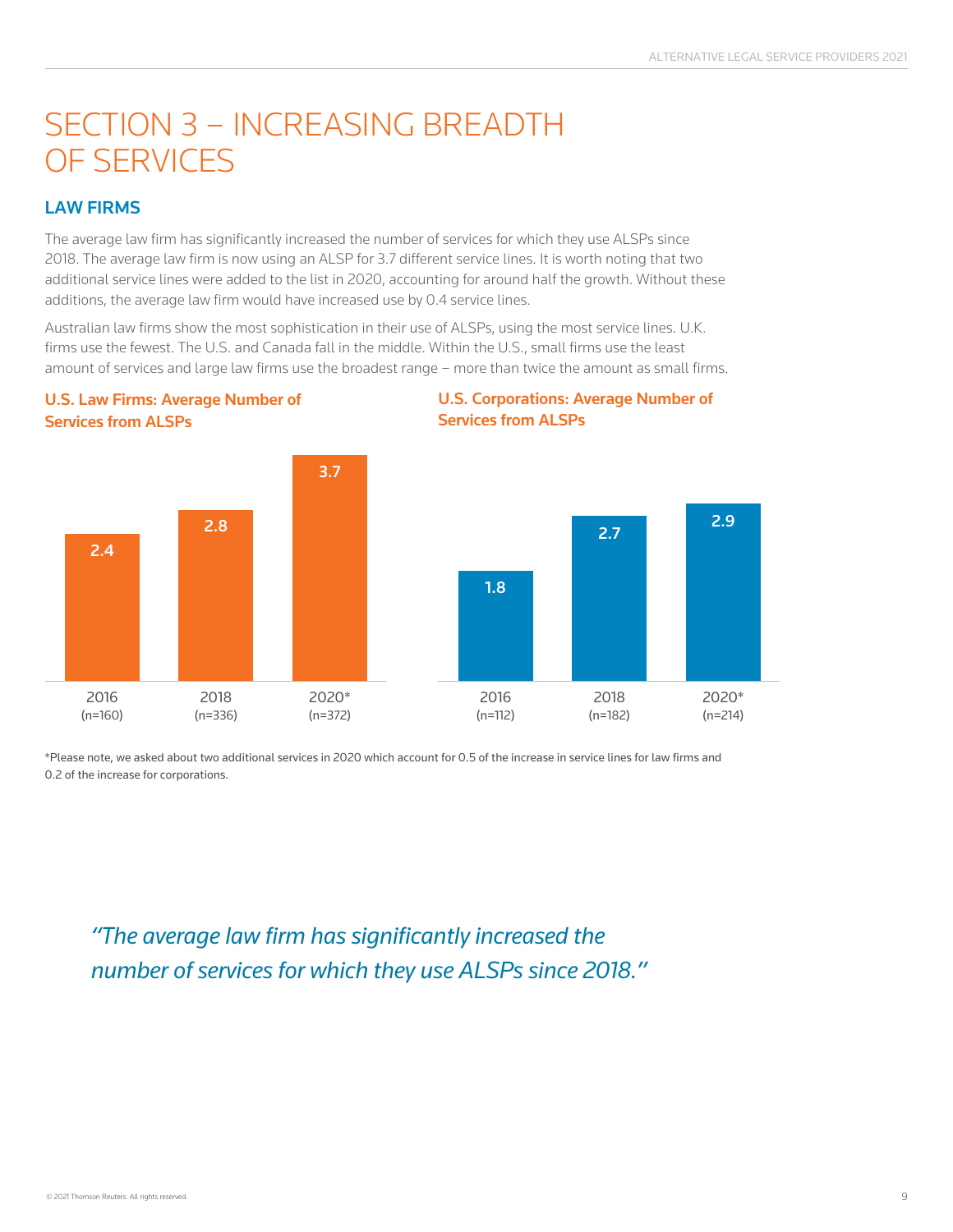The top ten services used by law firms and corporations show some interesting differences. Ediscovery is now the number-one use case for law firms but drops to seventh for corporations. Conversely, regulatory risk and compliance services comes top for corporations but drops to eighth for law firms. Legal research comes in second for both customer groups. Litigation and investigation support is in the top five for both groups.

#### Top Services Used by U.S. Law Firms Top Services Used by U.S. Corporations

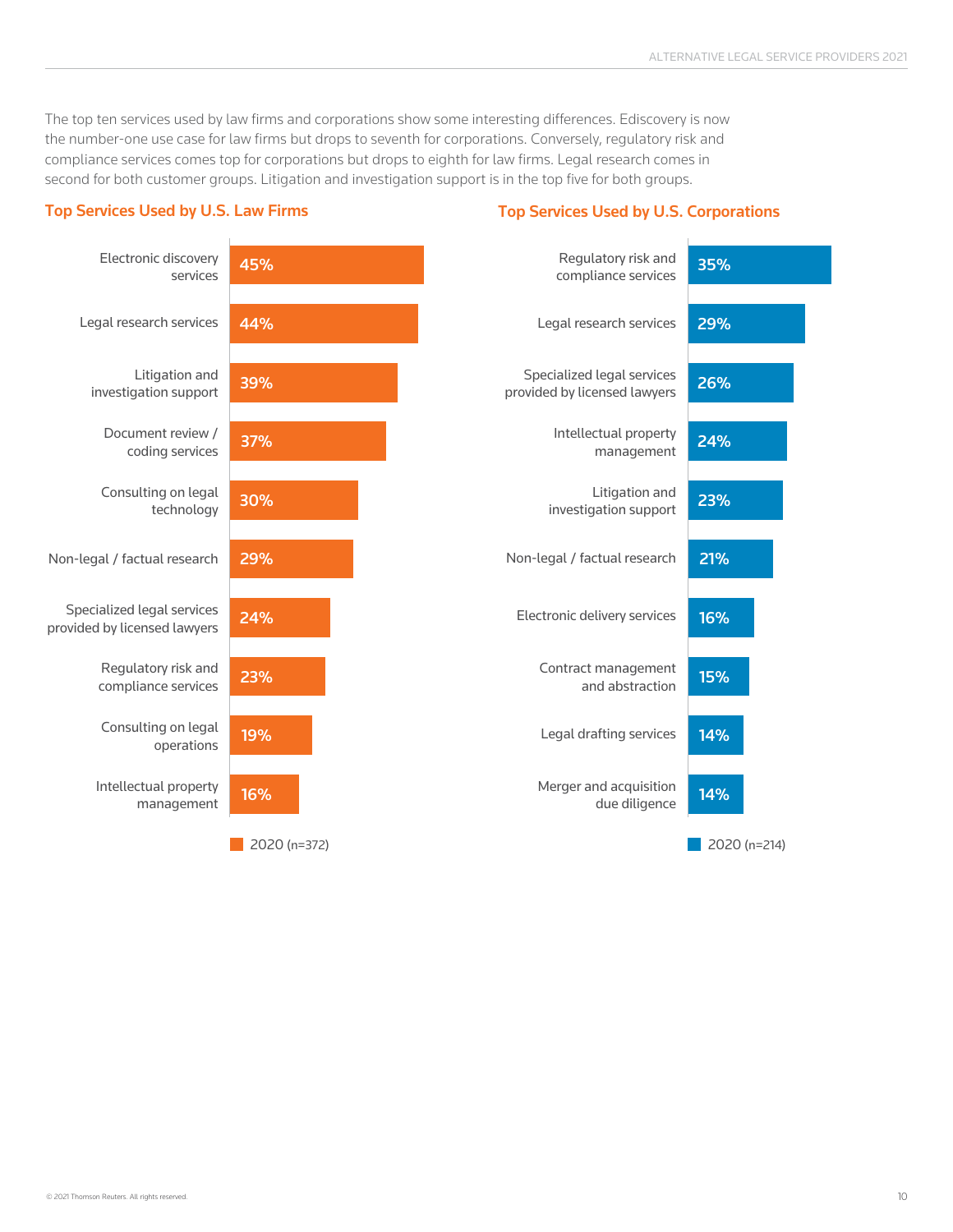Looking across markets we do see some different patterns. The U.K. firms, despite using fewer services overall, have higher demand for legal drafting and intellectual property management from ALSPs. Canadian firms are likely to turn to ALSPs for consulting on legal technology, project management services and management of corporate transactions.

Among U.S. law firms, the top five use cases for ALSPs remain the same as they were two years ago: legal research services, ediscovery, litigation and investigation support, document review and coding, and nonlegal/factual research.

#### International Law Firms: Use of ALSPs

|                                            | 2020 U.S. (n=237) | 2020 U.K. (n=44) | 2020 Canada (n=40) | 2020 Australia (n=51) |
|--------------------------------------------|-------------------|------------------|--------------------|-----------------------|
| Legal research<br>services                 | 51%               | 25%              | 25%                | 43%                   |
| Electronic discovery<br>services           | 49%               | 27%              | 35%                | 51%                   |
| Litigation and<br>investigation support    | 43%               | 23%              | 33%                | 41%                   |
| Document review and<br>coding services     | 37%               | 27%              | 35%                | 43%                   |
| Non-legal / factual<br>research            | 31%               | 25%              | 23%                | 29%                   |
| Consulting on legal<br>technology          | 30%               | 18%              | 35%                | 35%                   |
| Specialized legal<br>services              | 27%               | 16%              | 23%                | 18%                   |
| Regulatory risk and<br>compliance services | 22%               | 18%              | 23%                | 29%                   |
| Consulting on legal<br>operations          | 21%               | 9%               | 23%                | 20%                   |
| Intellectual property<br>management        | 18%               | 23%              | 8%                 | 8%                    |
| Legal drafting services                    | 9%                | 20%              | 13%                | 18%                   |
| Project management<br>services             | 9%                | 7%               | 20%                | 20%                   |
| Merger and acquisition<br>due diligence    | 8%                | 11%              | 15%                | 18%                   |
| Management of<br>corporate transactions    | 6%                | 5%               | 18%                | 20%                   |
| Contract management<br>and abstraction     | 5%                | 5%               | 5%                 | 12%                   |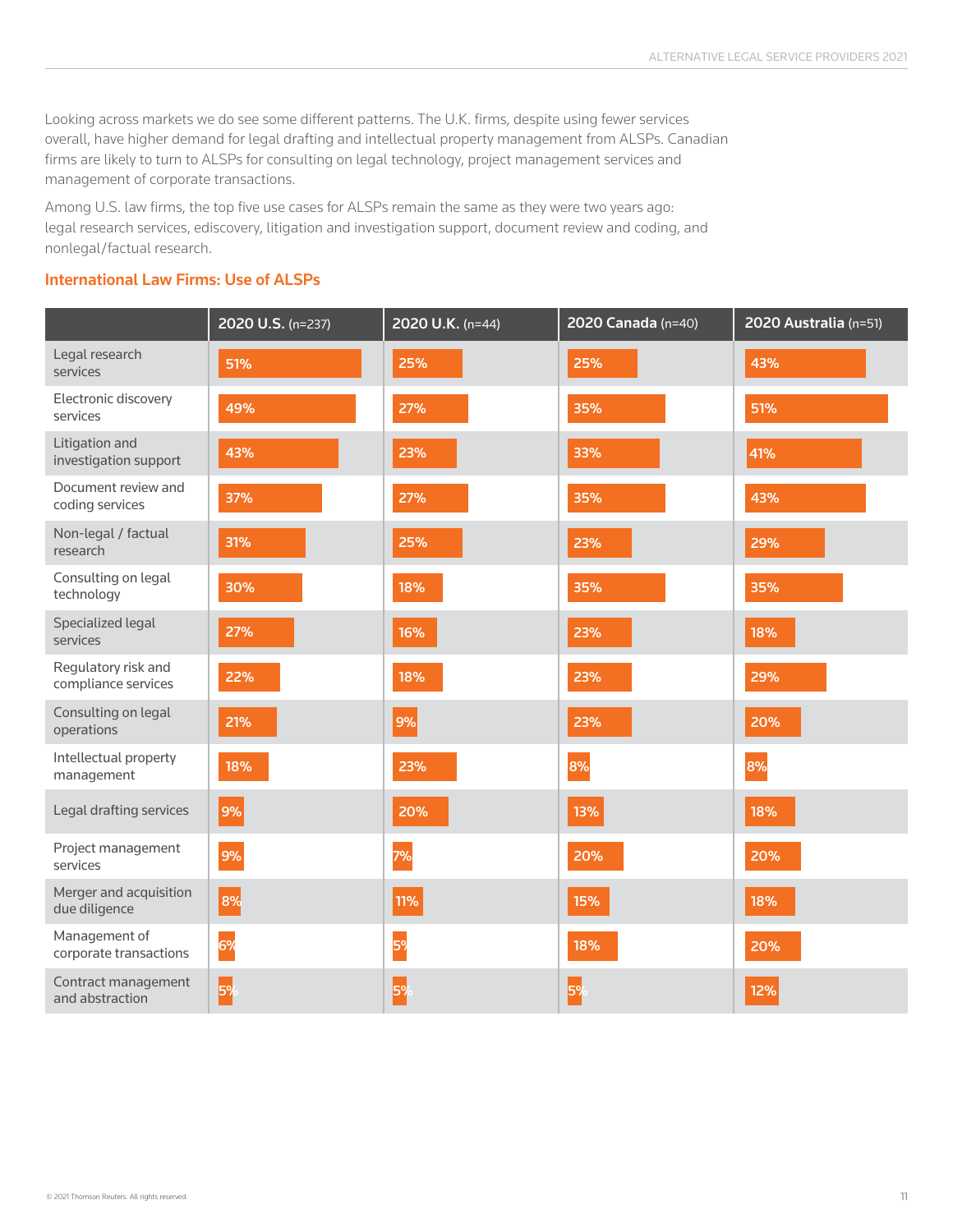Drilling down by size in the U.S., small and midsize firms are increasing the breadth of services for which they use ALSPs, with legal research standing out as a more in-demand line. Some 47% of small law firms said they used ALSPs for this purpose, compared to 37% two years ago. At midsize firms, the numbers rose to 57% from 46%. Half of larger firms use ALSPs for legal research, but they're even more likely to use ALSPs for electronic discovery (74% of large firms, compared to 65% two years ago), document review and coding services (68%, up from 52%), and litigation and investigation support (62% of large firms use ALSPs for this purpose, up 10 percentage points from two years ago).

Large firms are also showing growth in their use of ALSPs outside the top five use cases, illustrating the degree to which ALSPs are starting to become integrated into multiple facets of the practice of law. Some 41% of large firms use ALSPs for intellectual property management, compared to just 21% two years ago. The two new service lines, added to in the most recent survey, are in relatively high demand-44% use ALSPs as consultants on legal technology, and 35% use them to consult on legal operations.

#### U.S. Law Firms: Use of ALSPs

|                                            | Small U.S. Law Firms (n=97) | Midsize U.S. Law Firms (n=72) | Large U.S. Law Firms (n=68) |
|--------------------------------------------|-----------------------------|-------------------------------|-----------------------------|
| Legal research services                    | 47%                         | 57%                           | 50%                         |
| Electronic discovery services              | 23%                         | 61%                           | 74%                         |
| Litigation and investigation<br>support    | 29%                         | 44%                           | 62%                         |
| Document review and<br>coding services     | 16%                         | 36%                           | 68%                         |
| Non-legal / factual research               | 15%                         | 36%                           | 47%                         |
| Consulting on legal<br>technology          | 23%                         | 28%                           | 44%                         |
| Specialized legal services                 | 20%                         | 19%                           | 44%                         |
| Regulatory risk and<br>compliance services | 14%                         | 28%                           | 26%                         |
| Intellectual property<br>management        | 6%                          | 13%                           | 41%                         |
| Consulting on legal<br>operations          | 10%                         | 21%                           | 35%                         |
| Legal drafting services                    | 12%                         | 8%                            | 69                          |
| Project management<br>services             | 4%                          | 7%                            | 19%                         |
| Merger and acquisition<br>due diligence    | 1%                          | 10%                           | 16%                         |
| Management of corporate<br>transactions    | 1%                          | 8%                            | 10%                         |
| Contract management<br>and abstraction     | 1%                          | 6%                            | 12%                         |

NOTE: For purposes of this study, we defined the size of law firms as follows: large law firms as those with 175 or more lawyers; midsize firms as those with between 30 and 174 lawyers; and small firms as those with 29 lawyers or less.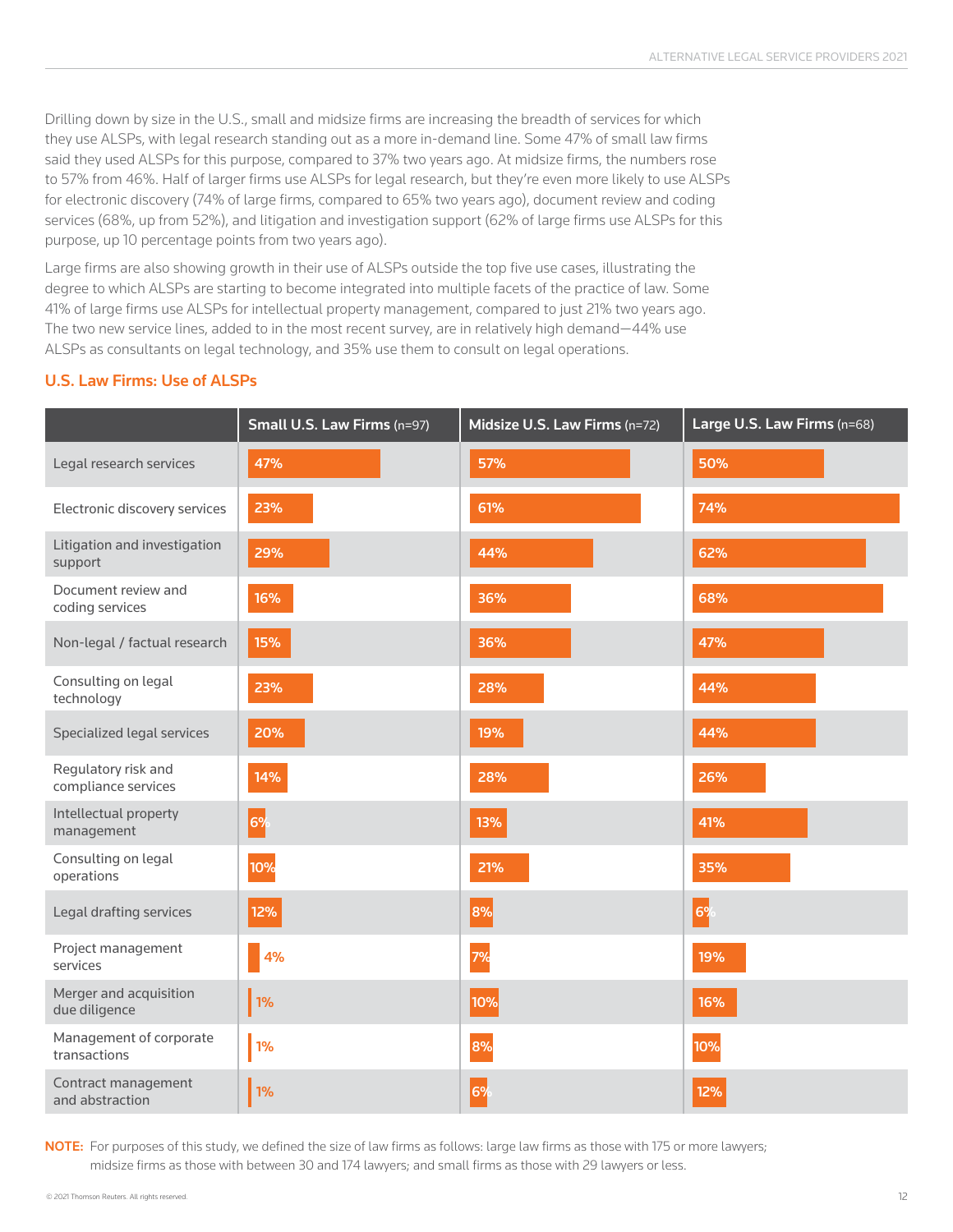## Section 4 – Changing perceptions of ALSPs

#### Law firms continue to see opportunities in ALSPs for scale and cost advantage, but still harbor doubts on quality and information security standards

Overall, perceptions have stayed fairly consistent with 2018. Skepticism over standards remains but many see opportunities by working with ALSPs. There are some shifts in agreement levels, with less negative perceptions of ALSPs in general. However, there is also less agreement that ALSPs help to differentiate a law firm or that law firms should create their own affiliates, perhaps reflecting the increasing modernization of the traditional firm model, meaning ALSP involvement makes less of a difference.

Over half of law firms surveyed still have concerns that ALSPs can deliver to the standards they need – whether that is quality, client confidentiality or storing sensitive information, although significantly fewer law firms had concerns about client confidentiality than in 2018.

Nearly half agree that the traditional law firm business model is being challenged—46% by technology and 41% by ALSPs directly. Just less than a quarter agree that there is client pressure to use ALSPs and only 6% agree that clients are pressurizing firms to create affiliates themselves—a drop since 2018.

Nearly half of law firms see opportunities in using ALSPs, most often to increase scale and mitigate price pressure—the latter becoming a reality for more firms this time round. Over a third agree that using ALSPs can help to retain client relationships. Fewer law firms than last year, however, perceive that using ALSPs differentiates their firms. Nearly one in five say they need to set up affiliates.

Lastly, a third of law firms agree that ALSPs with proprietary technology systems make more attractive partners.

#### U.S. Law Firms: Trends in Attitudes Toward ALSPs

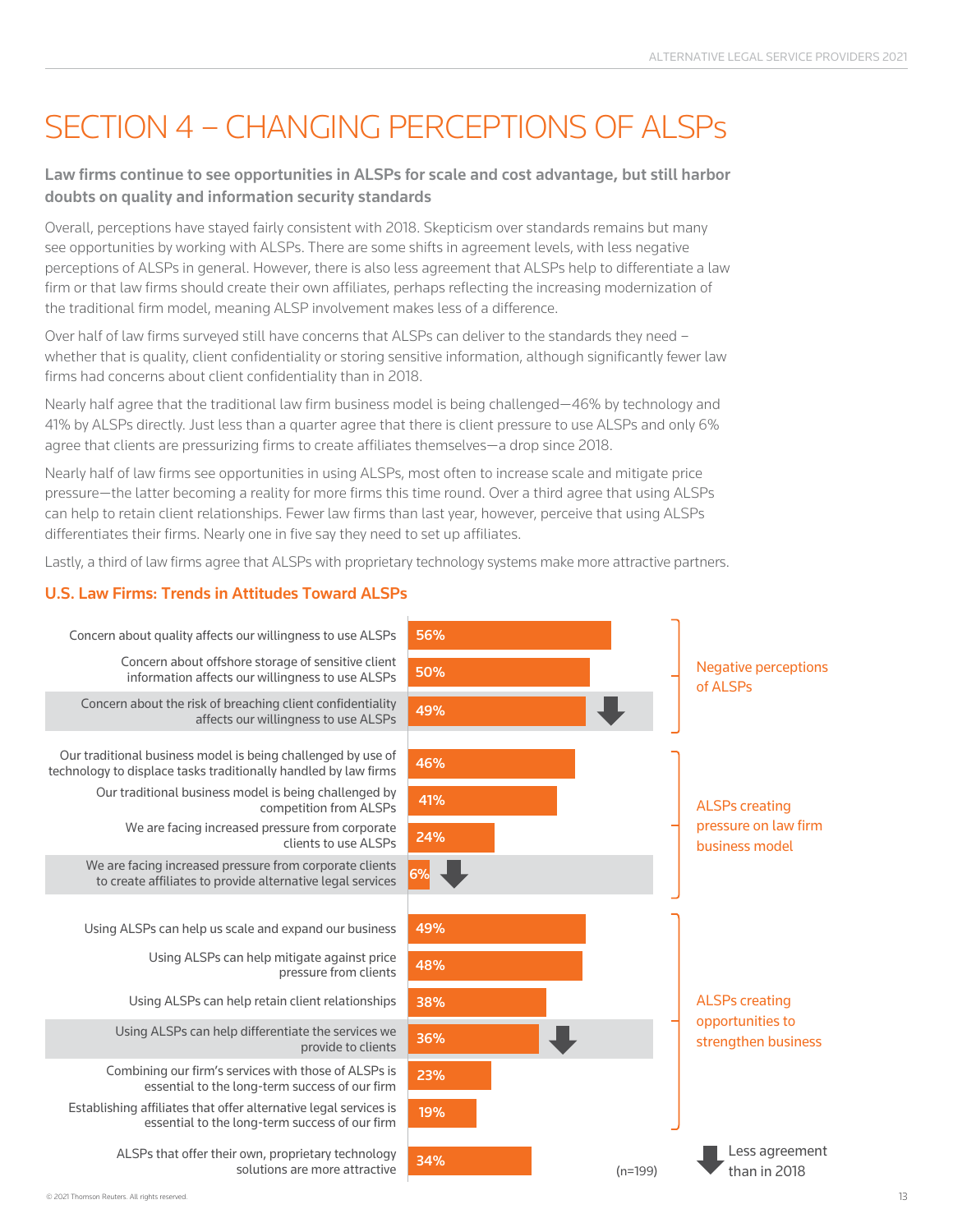#### Corporations gaining confidence in ALSP quality, confidentiality and in using ALSPs for lower value work, creating more time to focus on strategic matters. However, corporations are more likely to deal with ALSPs via law firms to ensure quality.

There has been slightly more movement in corporations' perceptions of ALSPs. Consistent with the law firm view, corporations are now less concerned about ALSP confidentiality breaches—trust has increased. More than a quarter of corporations agree that outsourcing to ALSPs allows the inhouse team to focus on more strategic tasks. Corporations now have an outsourcing choice at the volume end of the scale—a gap law firms had struggled to fill due to price.

However, even though negative sentiment is declining, 41% of corporations still have concerns about ALSP quality. There is increasing agreement that corporations prefer to have their law firms manage the ALSPs. They rely on the firms to monitor quality—minimizing risk and removing the burden of overseeing work done by ALSPs.

#### U.S. Corporations: Trends in Attitudes Toward ALSPs



#### ALSP's views of themselves: Mainstream—no longer alternative

Many ALSPs of all types take issue with being named in this way. Quite rightly, they argue that the industry has moved on – it is no longer 'alternative', in fact, as our data supports, it is much more mainstream. In particular, independent ALSPs refer to themselves as law companies.

Says one ALSP leader: "There really is nothing alternative about ALSPs anymore – even the name is stale."

*"Consistent with the law firm view, corporations are now less concerned about ALSP confidentiality breaches trust has increased."*

.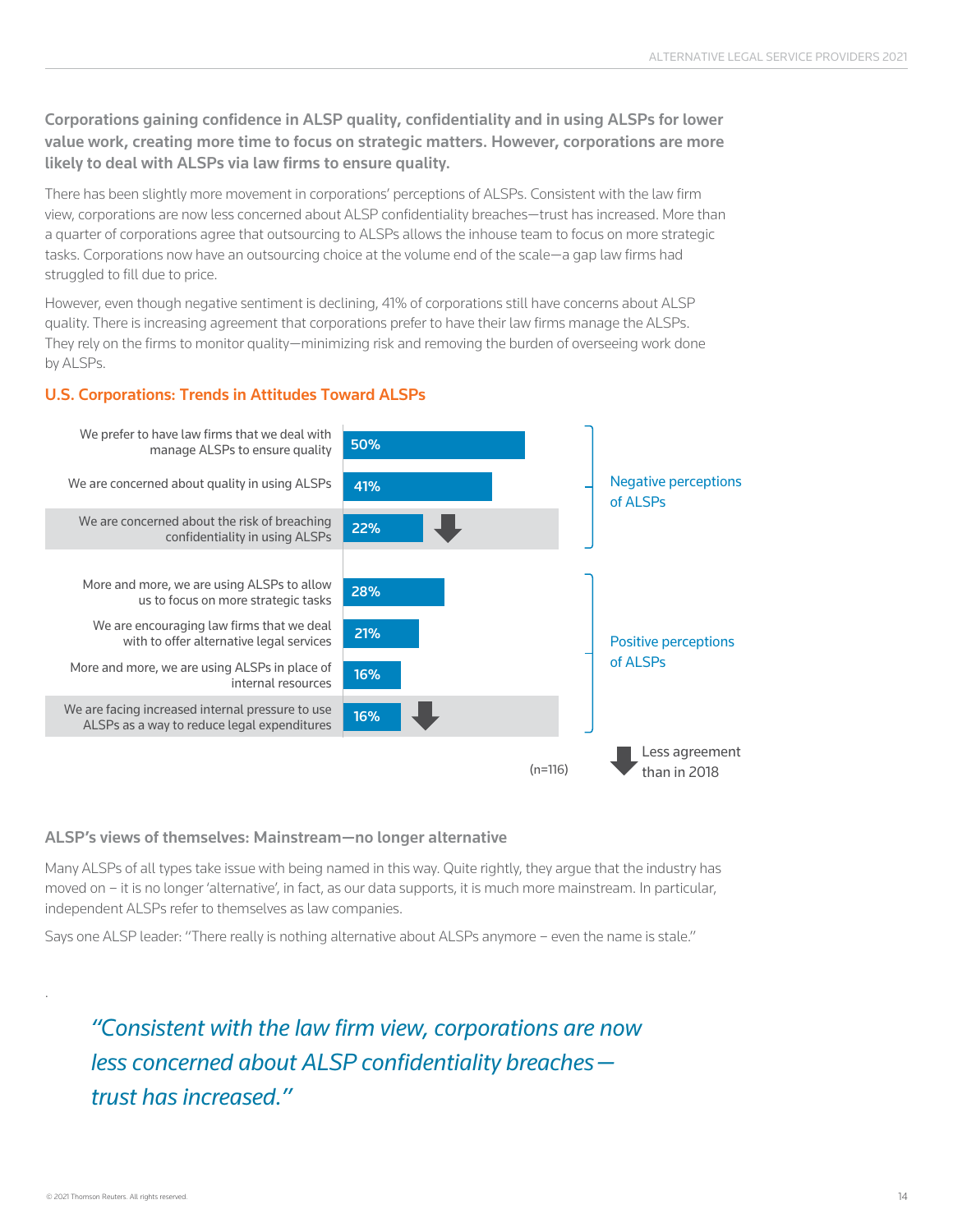## SECTION 5 - DIRECT v INDIRECT

#### Consistent with the attitudes towards ALSPs, corporations' default choice remains law-firm led for the four key service lines. Others are shifting to a more direct approach

Corporations have the most control in determining whether work goes directly to an ALSP or goes via a law firm. This survey shows that a majority of other corporations are either going directly to ALSPs or are taking a hybrid approach (both direct and indirect) for all but one service line—document review.

Document review, ediscovery, mergers and acquisitions due diligence, and litigation and investigative support, are service lines where approximately half or more of corporations take an indirect-only approach. These service lines are likely to be component parts of larger matters, where law firms will likely provide the higher value services that go alongside. Asking firms to manage the ALSPs, means that law firms are overseeing the entire matter, taking away the responsibility from the in-house team.

At the other end of the scale, corporations are equally likely to take a sole 'direct to ALSP' approach as they are an indirect approach for project management services or non-legal/factual research, with roughly the same proportion again taking a hybrid approach.

This shows how much room there is for 'direct to ALSP' to grow, assuming providers can overcome some of the reservations corporations have about their quality standards.

We should also note, that between 25% and 30% of corporations did not know whether they went via a law firm or direct. These responses have been excluded from the chart. This may indicate that law firms are white labelling the ALSP services or, perhaps, that the survey participants were unaware of the billing and management protocols.

### U.S. Corporations: Preference for Use of ALSPs

| Regulatory risk and compliance                             |     |             |             |               |     |                              |                             |  |
|------------------------------------------------------------|-----|-------------|-------------|---------------|-----|------------------------------|-----------------------------|--|
| services                                                   | 29% |             | 48%         |               | 23% |                              | Increasingly                |  |
| Legal research services                                    | 23% |             | 52%         |               | 25% |                              | likely to be                |  |
| Intellectual property managment                            | 15% |             | 56%         |               | 29% |                              | going direct<br>to ALSPs    |  |
| Project management services                                | 35% |             | 35%         |               | 30% | <i>(including</i><br>hybrid) |                             |  |
| Non-legal / factual research                               | 33% |             | 35%         |               | 31% |                              |                             |  |
| Specialized legal services provided<br>by licensed lawyers | 23% |             | 45%         |               | 32% |                              |                             |  |
| Consulting on legal technology                             | 27% |             | 41%         |               | 32% |                              |                             |  |
| Contract managment and abstraction                         | 23% |             | 44%         |               | 33% |                              |                             |  |
| Legal drafting services                                    | 24% |             | 38%         |               | 38% |                              |                             |  |
| Consulting on legal operations                             | 19% |             | 39%         |               | 42% |                              |                             |  |
| Management of corporate transactions                       | 27% |             | 27%         |               | 46% |                              |                             |  |
| Litigation and investigation support                       | 4%  | 49%         |             |               | 46% |                              | Increasingly                |  |
| Merger and accquisition due diligence                      | 12% |             | 42%         |               | 47% |                              | likely to be<br>going via a |  |
| Electronic discovery services                              | 15% |             | 36%         |               | 49% |                              | law firm                    |  |
| Document review / coding services                          | 6%  | 33%         |             |               | 60% |                              |                             |  |
|                                                            |     | Direct only | <b>Both</b> | Indirect only |     |                              | $(n=207)$                   |  |

© 2021 Thomson Reuters. All rights reserved.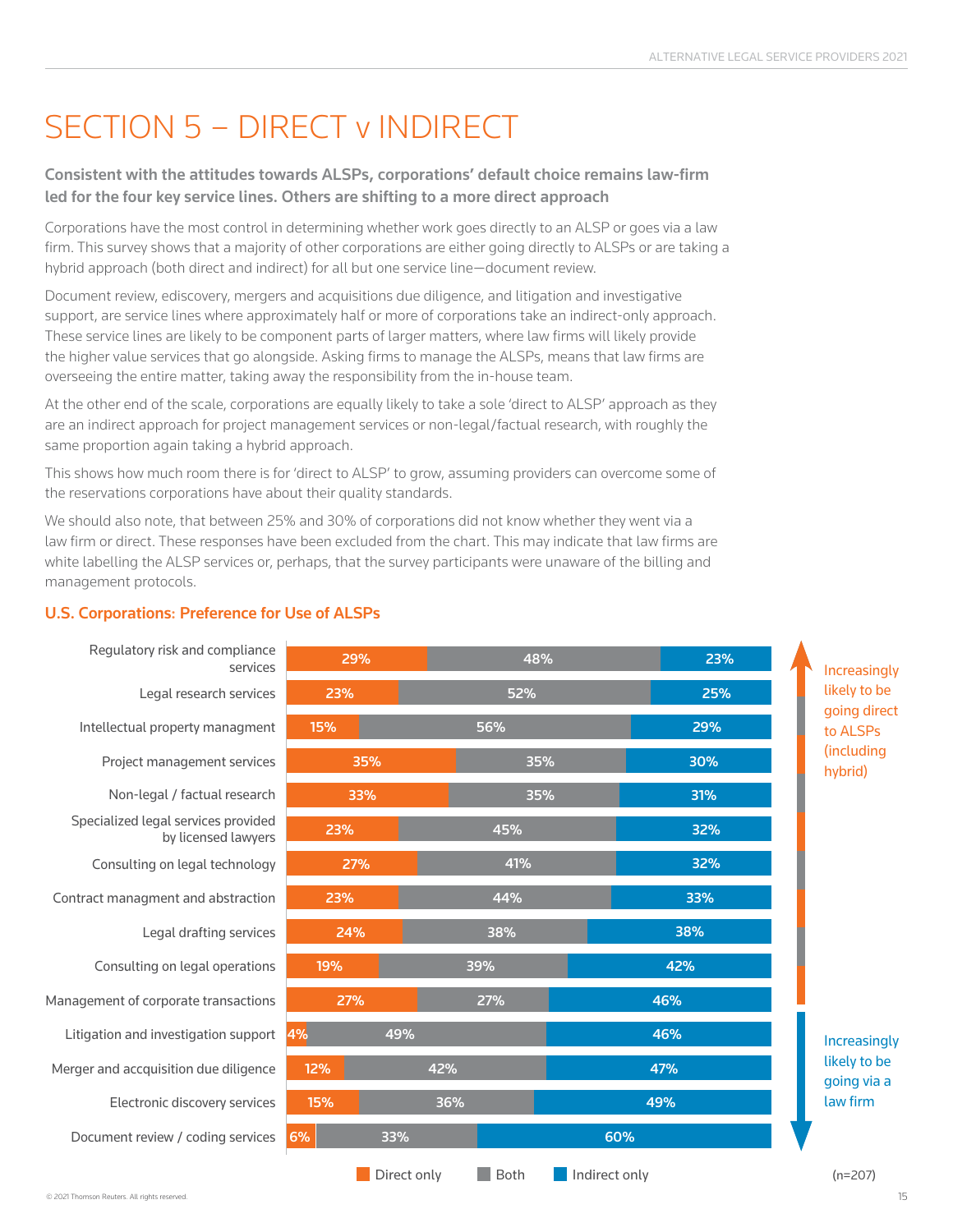#### Law firms most likely to keep five service lines solely within a captive

There are five different service lines that law firms are most likely to keep within a captive:

- i) management of corporate transactions;
- ii) legal drafting services;
- iii) mergers and acquisitions due diligence;
- iv) contract management and abstraction; and
- v) project management services.

Law firms are most likely to go direct to ALSPs for consulting services on both legal technology and legal operations—an endorsement of their leading edge expertise in these areas.

#### U.S. Law Firms: Use of Captives



#### Increasing collaboration between law firms and ALSPs

Interviews with law firms and ALSPs found a surprising amount of collaboration between the two, and ALSPs report less tension and suspicion in their dealings with law firms.

ALSPs talked about law firms' willingness to take them on as consultants, either to help them better leverage technology or to optimize their legal processes. "When we first started out, our instinct was to regard law firms as natural competitors," says a leader at one independent ALSP. "There is no greater validation of our model than seeing some major law firms trying to step up their own similar operations or just a very open and constructive dialog [with ALSPs.]" Often, collaboration is driven by corporate clients, which generally look favorably upon the inclusion of an ALSP in an RFP. Some ALSPs are looking at cobranding technology solutions for law firms, while others will be a flex resource for firms.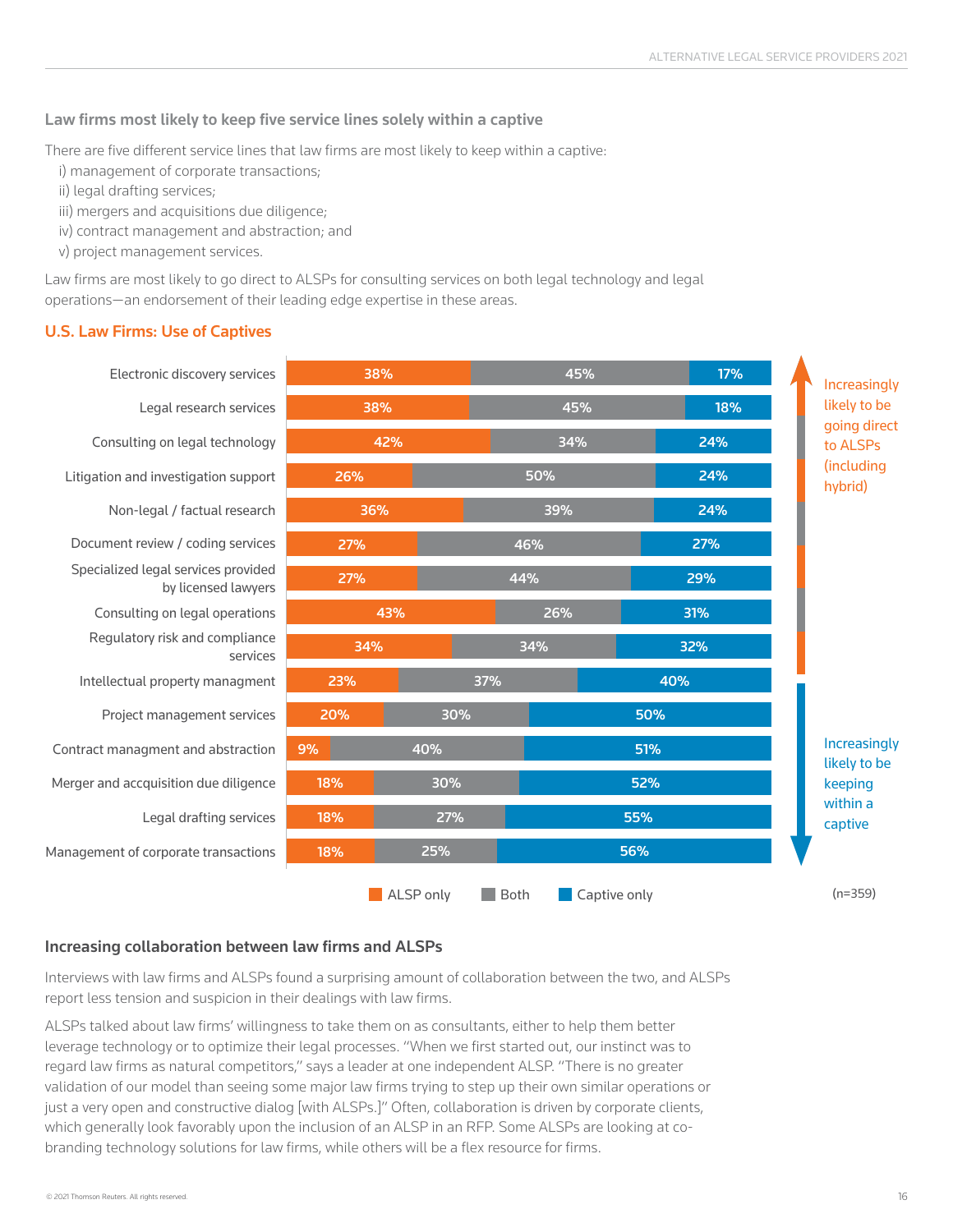## Section 6 – Growth forecasts

The majority of firms and corporations are expecting to hold spending in 2021. Large U.S. law firms and corporations are more likely than other groups to be expecting an uplift in ALSP spend.

Two years ago, spending forecasts were bullish, with many more users expecting to increase than decrease spend. This year, forecasts are more conservative. But all groups have a net balance up, with large firms and corporations most likely to be increasing spend. However, as more law firms and corporations get comfortable with the use of ALSPs, the increasing volume of customers, combined with an increased breadth of services and associated higher spend, should result in continued growth. If anything, we're just at the start of a steeper growth trajectory.



#### U.S. Firms: Trends in Anticipated Spending on ALSPs

• Aggregate of all ALSP services evaluated and therefore a multiple response, proportions are based on the number of responses • Note: the 2020 survey included two additional ALSP service categories that were not included in 2018

*"…as more law firms and corporations get comfortable with the use of ALSPs, the increasing volume of customers, combined with an increased breadth of services and associated higher spend, should result in continued growth."*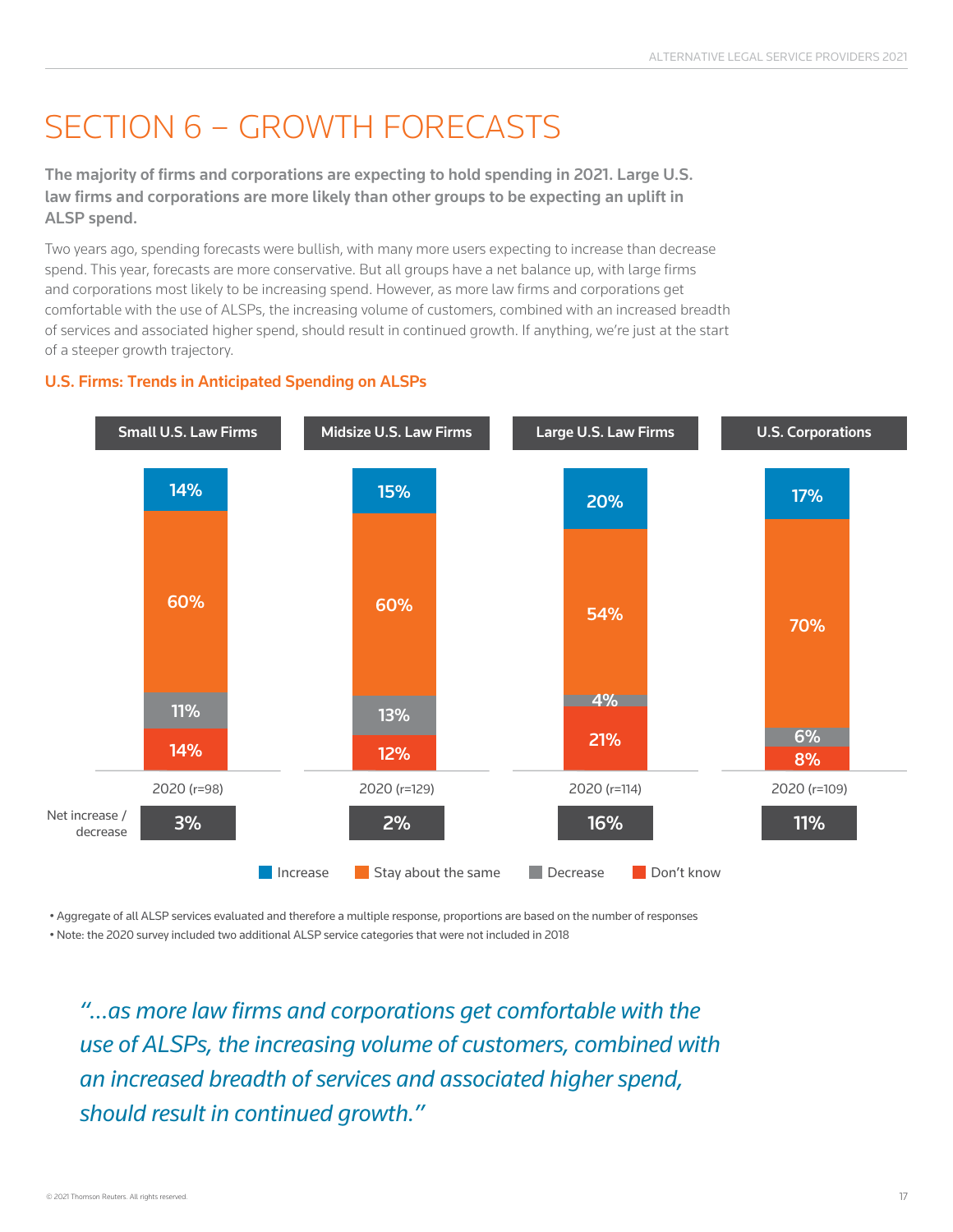#### Law firms expect to further expand the breadth of services used from ALSPs

For law firms, usage of ALSPs is expected to expand further. Over the next 12 months, the average law firm is expected to procure 1.3 additional service lines from ALSPs and an additional 2.4 service lines over the following four years.

The selection of service lines most likely to see an increase in use varies by time horizon. Services including consulting on legal technology, litigation and investigation support, electronic discovery, document review and non-legal/factual research are all likely to get at least another 10% of law firms as customers within the next 12 months. Longer term, project management services and consulting on legal technology are expected to generate the most net new law firm customers - reinforcing, again, the point that ALSPs have an edge in legal technology.

#### U.S. Law Firms: Planned Use of ALSPs

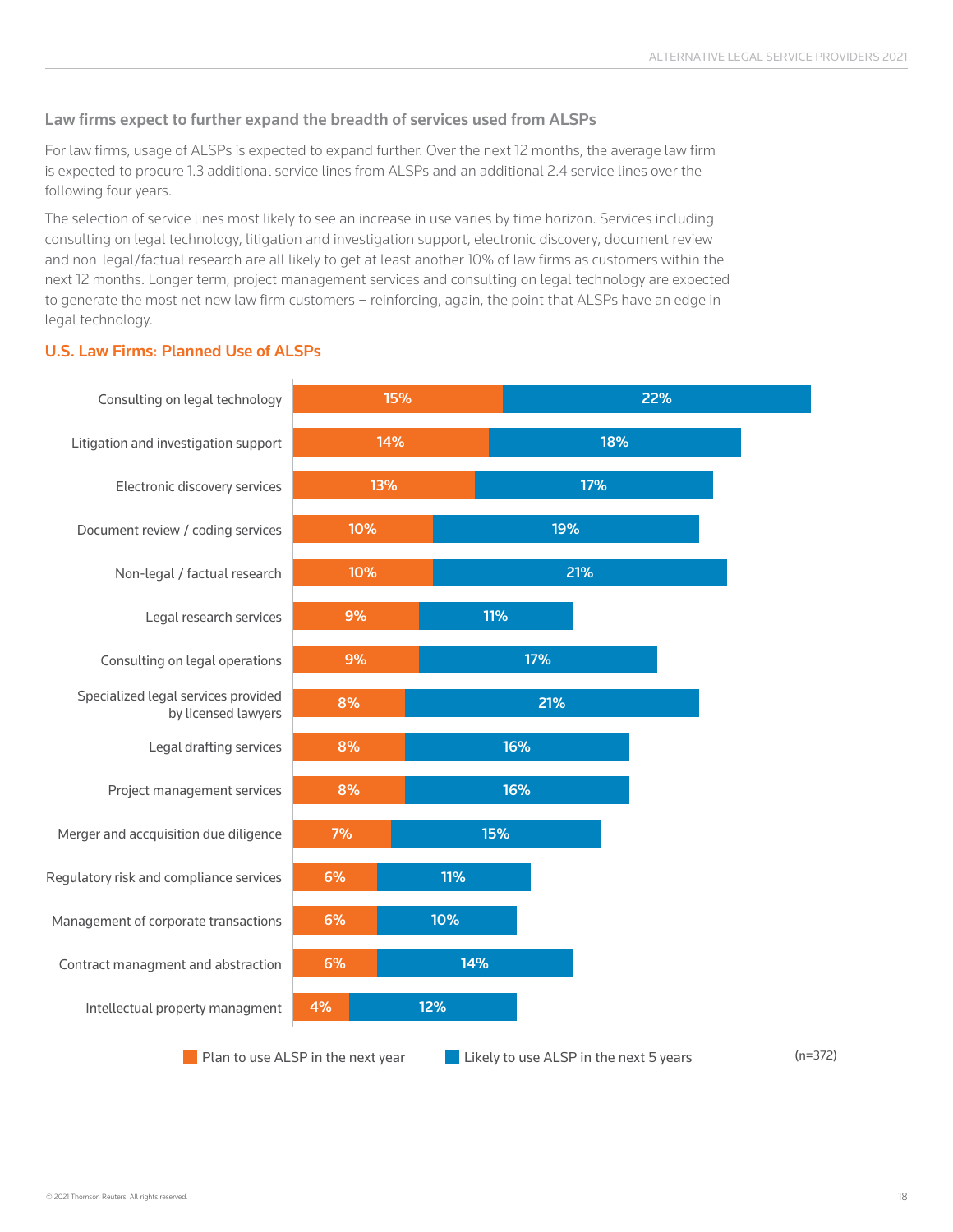#### Corporations plan to expand breadth of use of ALSPs faster than law firms

Corporations are anticipating further expanding their use of ALSPs even faster than their law firm counterparts. Over the next 12 months, corporations plan to add an average of 1.7 more service lines to their ALSP providers. In the following four years, they anticipate adding another 3.0 service lines.

Specialized legal services is the most popular new adoption for 2021, followed by contract management and abstraction. In the medium-term, electronic discovery, management of corporate transactions and intellectual property management are likely to move to ALSPs. This suggests that we could see a reversal of the relationship where ALSPs start to manage the law firm tasks, leveraging their project management skills, rather than the other way around.

#### U.S. Corporations: Planned Use of ALSPs

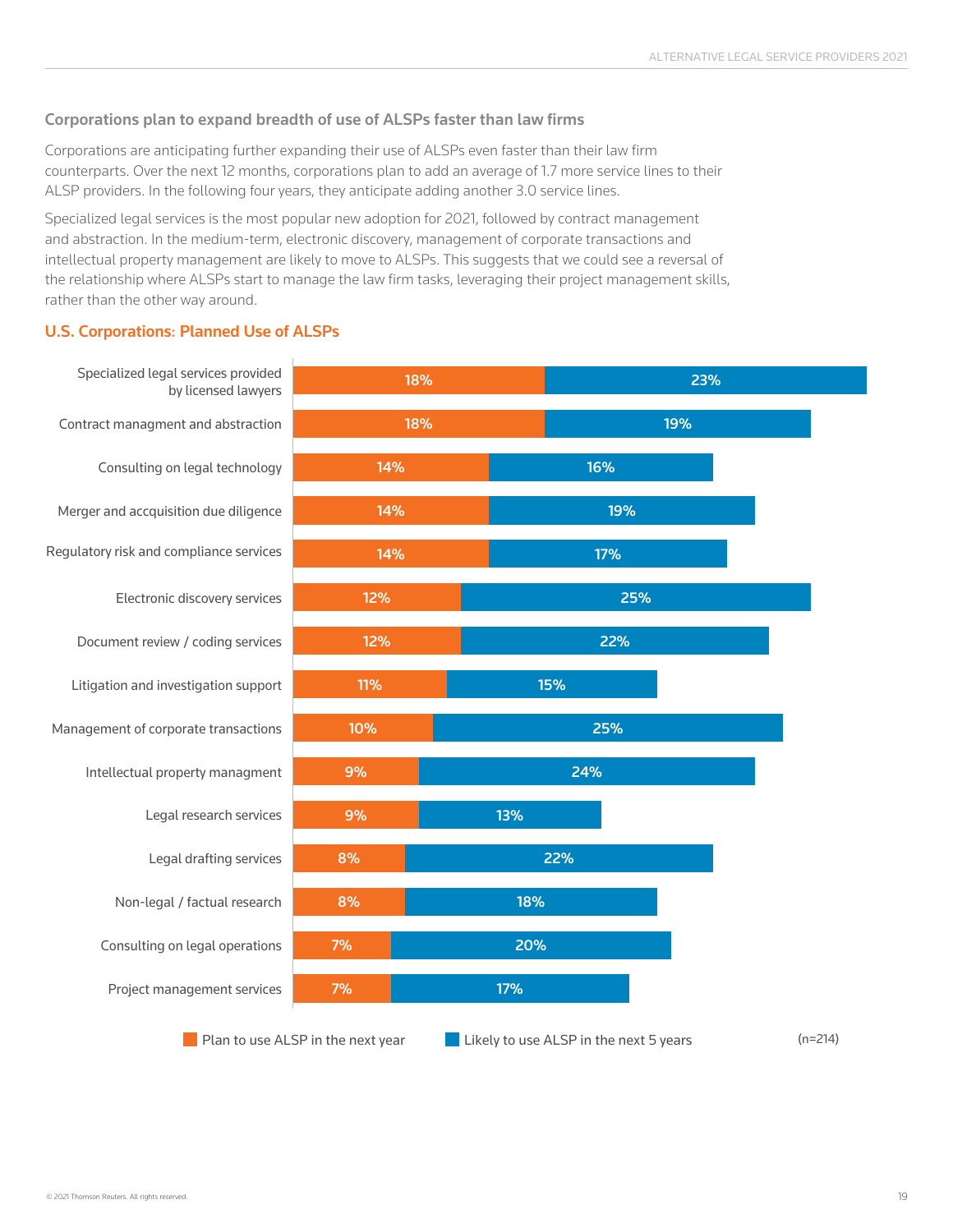#### ALSP strategies: Independents focused on technology and process, Big Four leveraging scale and organizational ability, and law firm captives offering a quality-controlled, one-stop shop, thereby expanding established relationships

ALSPs themselves are generally confident about their continued growth. During in-depth interviews, each category of ALSP – independents, Big Four, and captives – expressed conviction in their own competitive advantages and ability to adapt to a changing market.

Independent ALSPs believe they have a level of technological sophistication that other legal services providers will have difficulty matching, and they intend to keep pressing that advantage. They are looking at more ways to leverage their technological savvy. Many are looking to build knowledge management systems, in order to make domain knowledge more of a differentiator. "We are working on really hard problems using both artificial intelligence and [human] expertise in a way that other organizations aren't," says one. Importantly, and unlike law firms, they note that they're able to bring in outside capital to help develop those capabilities.

Independent ALSPs are also starting to bring in experts in methodologies such as Lean and Six Sigma to make improvements. In general, independent ALSPs are much more data-driven than law firms, and they're looking at ways to use that data to produce better outcomes and highlight their advantages. Data could enable them to be more responsive than law firms, for instance, which could become a differentiator.

The Big Four point to their scale and their ability to bring together people, process, and technology to best serve a client's needs. They're taking their legal managed services offerings and integrating them into their other legal offerings, which they say is equally attractive to clients and to potential hires. Their structure makes it easier for them to support long-term technology investments than it is for law firms. And they say they've built the capacity to deploy 100 or even 500 lawyers on short notice if necessary. Says one, "No law firm can do that."

The Big Four also have incredible global brands and board-level relationships. Acritas has been tracking the brand strength of the ALSPs recognized and favored by in-house law departments across the globe. Aside from the large technology providers, like Thomson Reuters, the Big Four feature prominently, and are top of mind and used by many law departments already—albeit not always for mainstream legal services. It should be noted that a good proportion of the work they handle more resembles that of a traditional law firm more than it does that of an ALSP.

Law firm captives are cautious in the short-term, but optimistic in the long run. While they certainly see the potential offered by alternative service models, they face more hurdles in growing that business – mostly from within the firms themselves. Captives need to show a positive outcome for clients, and a positive return on investment for the firm, on every expenditure.

Some firms do have good technology tools, but knowledge of how to use them tends not to be widespread. Even teams that are relatively proficient in the tools don't use them frequently enough to become true experts. That being said, if law firms can properly integrate the right technology with suitable ways of working, pulling in the right mix of multi-disciplinary teams, they have the potential to regain their status as one-stop shops for legal advice and services. "We are able to provide more of an end-to-end solution to clients," says one. "The client doesn't have to go out to 16 different providers to get all the little bits they need." One thing captives will have to change is their ability to attract and retain top tech savvy-talent, not treating them as second-class citizens to their legal counterparts and of course altering the way they charge for their services – moving on from the billable hour.

Even apart from their ability to practice law, firms do believe they have other important advantages. They say that having the firm's name behind an offering reassures clients that they're getting the best advice. And when working with a law firm, clients know that if a matter becomes unexpectedly complicated, it's easy to escalate it to a specialist lawyer. Says one leader at a law firm captive: "Law firms should win this battle if they can become hybrid law firms embracing a broad range of traditional legal services and alternative services under one umbrella."

*"…independents, Big Four, and captives expressed conviction in their own competitive advantages and ability to adapt to a changing market."*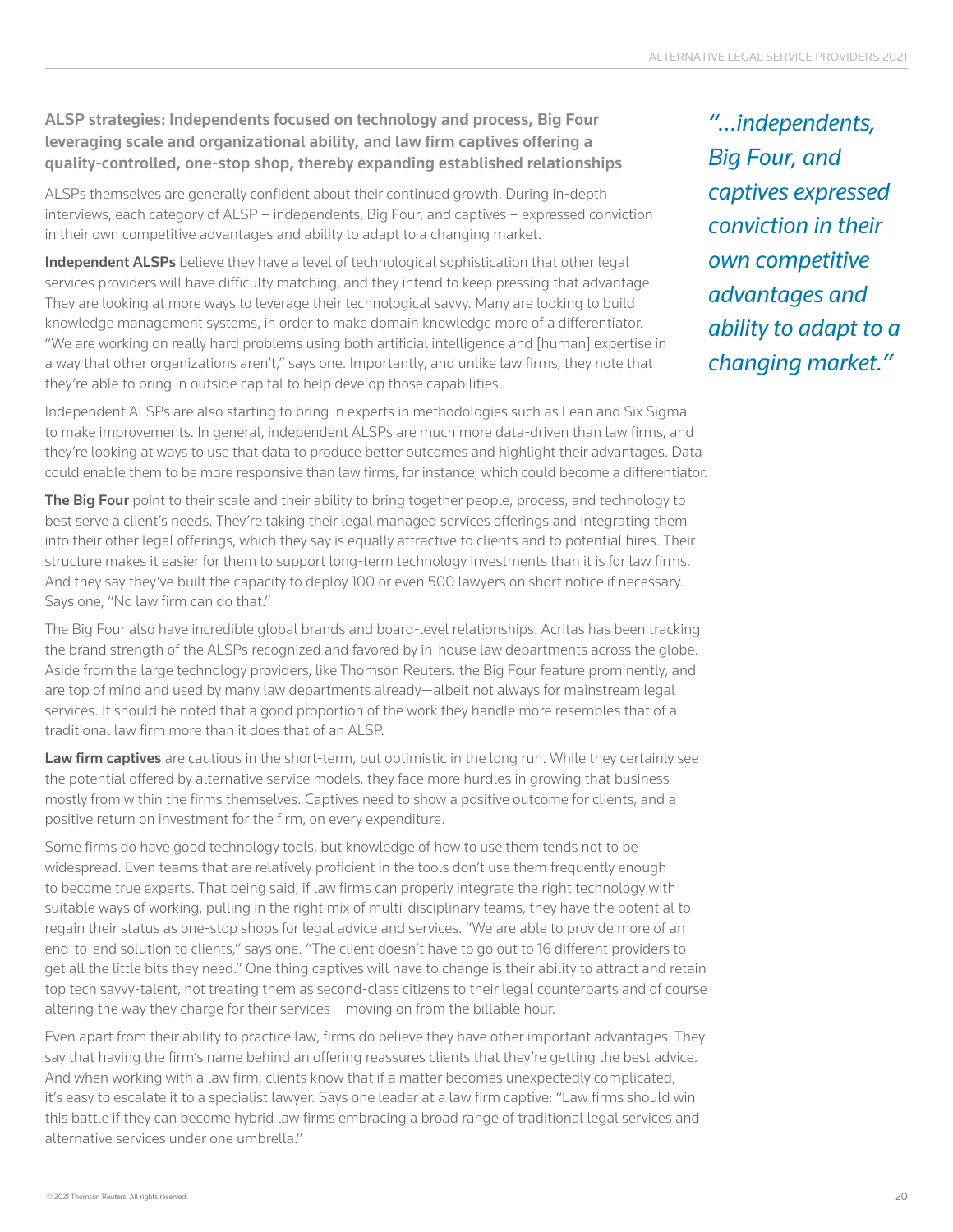#### The pandemic created short-term work-flow issues. Even ALSPs are not immune to a slowdown in legal work, but the pandemic quickly made the ALSP model more acceptable.

ALSPs agree that it's not ideal for them or their clients to suddenly have to go all-remote, as many did this spring. But they also believe that those who took the opportunity to build a resilient virtual business will be well-positioned not just to get through this crisis, but for the future.

In the short-term, some say the global pandemic may be dampening the use of ALSPs, as business-asusual work slowed. In an effort to keep people employed, corporate counsel may be more likely to keep work in-house rather than sending it out to an ALSP. Court closures have created some short-term challenges, postponing a variety of legal work. And law firm clients that are facing financial difficulties are, in some cases, simply putting the brakes on sending out legal work.

The longer-term benefit, however, is that the sudden shift to remote work normalizes virtual supervision and a distributed workforce. A general acceptance of remote work has made it easier for both law firms and corporations to countenance sending work off-premises. "Clients have seen that location is no longer an issue," says one ALSP; another refers to the pandemic, as, among other things, "a massive proof of concept for remote working." There's also an openness to new technology that may not have existed before, as lawyers need to adapt to new ways of working across the board.

The pandemic has also highlighted the need to develop cost-efficiencies, which should benefit ALSPs. Whether that pressure for cost-efficiency will remain after the pandemic is uncertain. ALSPs believe the outcome hinges at least somewhat on whether firms return to their pre-pandemic offices or if they opt instead for more remote work and a smaller physical real estate footprint.

How each organization reacts to the pandemic, on a more permanent basis, will dictate how the competitive landscape evolves and how ALSPs will need to seek differentiation and competitive advantage moving forward.

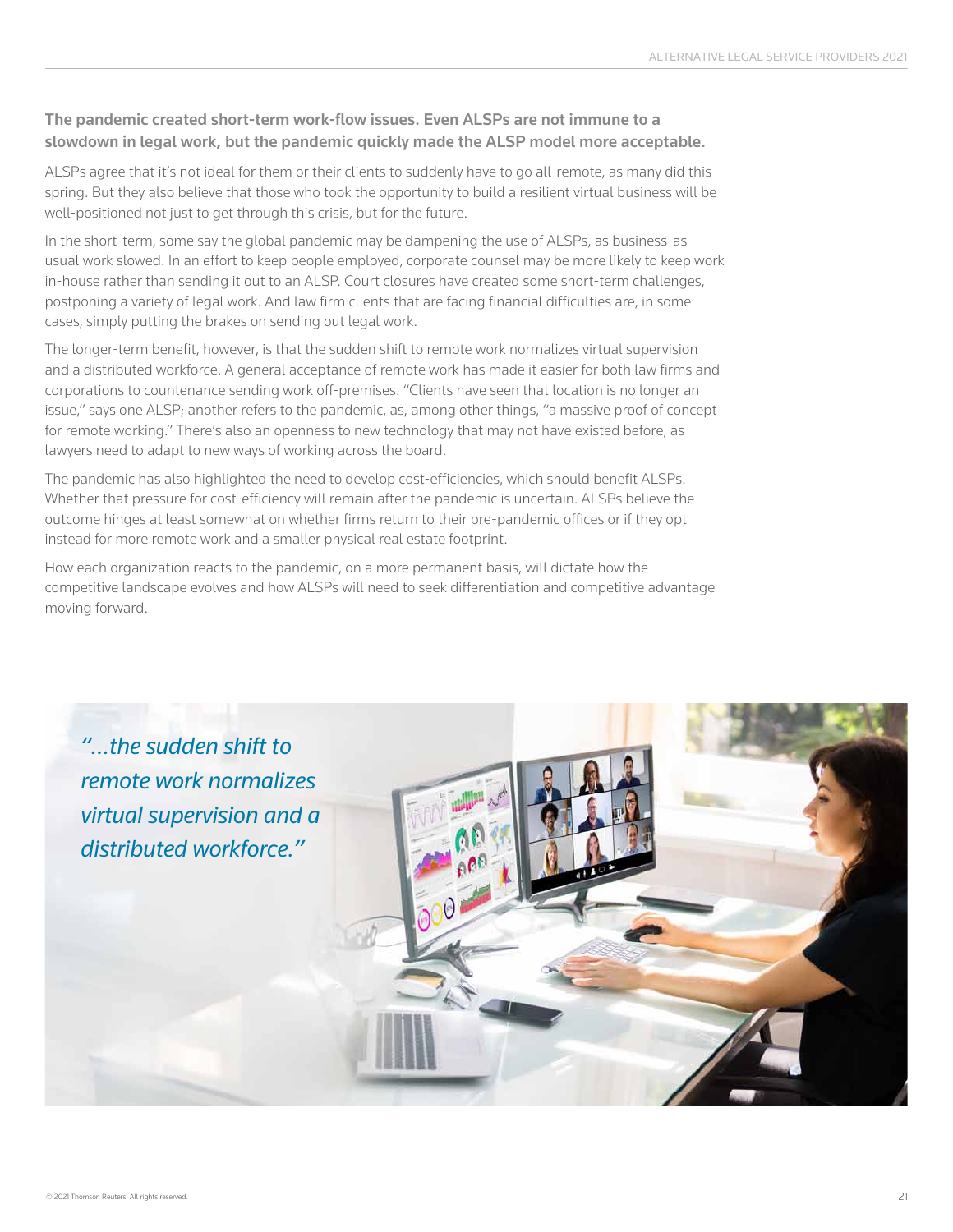### **CONCLUSION**

This report shows that ALSPs have already made sizable inroads into the legal services market, and that their business models are here to stay. An unexpected development, however, is the increasing degree to which these new players are intertwined with the traditional law firm offering. ALSPs have addressed a gap in the market that law firms, in the main, were resistant to fill—cost effective, technology-enabled, smart legal solutions.

ALSPs have proven the model. It is now an accepted and utilized approach by most industry participants. Law firms and corporations alike, have recognized that ALSPs deliver specialized services along with confidentiality, providing capacity and sophisticated service delivery – often at greater value.

There remains skepticism from some—concerns over quality—meaning that corporations still opt to go through law firms for many of their ALSP services. Part of this concern may be real, part of it may be the risk-averse nature of the in-house lawyers, and part of it may be private practice lawyers unfairly keeping historical war stories alive. Whatever the cause, as the attitude statements show, negative perceptions are decreasing and usage figures are growing, both in volume of customers and the breadth of services they use. And as the forecasts show, there may be a reversal in the relationship between law firm and ALSP, where the ALSP takes the lead in managing the broader work area, drawing in law firm expertise as required.

The strategic decision facing all market participants is how they respond to this increasing validation of the ALSP model. For independents, how quickly do they move upstream? Grow internationally? Can they help corporations to manage their legal work? How can they manage to maintain their business model advantages, when law firms are now modernizing too? And increasingly, how do they protect their relationships with law firms, which currently provide them with much of their work? Can they continue to keep ahead, as the incumbents, with deeper pockets, wake up?

For law firms, do they create or grow a captive? Where should they focus and how do they keep up with the entrepreneurial ALSPs? Or do they opt to collaborate with ALSPs and stick to the high value work they know best? Or both? What strategies do they employ when it comes to legal technology? And how will they respond if ALSPs start to manage them on behalf of clients?

And for the Big Four, who have the deepest pockets of all, unmatchable geographic reach and breadth of corporate relationships: How do they continue to grow while maintaining their relationships with law firms and keeping regulators at bay? The Big Four face the additional challenge of breaking through longentrenched relationships between the in-house law department and its law firm providers.

The answers to these questions will depend on how the various players develop their strategies. The market players are intertwined with one another. Corporations, as the end customer, are demanding greater value, more cost certainty and more tech-enabled, smart legal services. Some still like the comfort of dealing through a law firm, but as comfort grows with using ALSPs directly, there is more opportunity for ALSPs to upsell and cross-sell. ALSPs have spurred on the industry as a whole to modernize and this can only be a good thing for customers.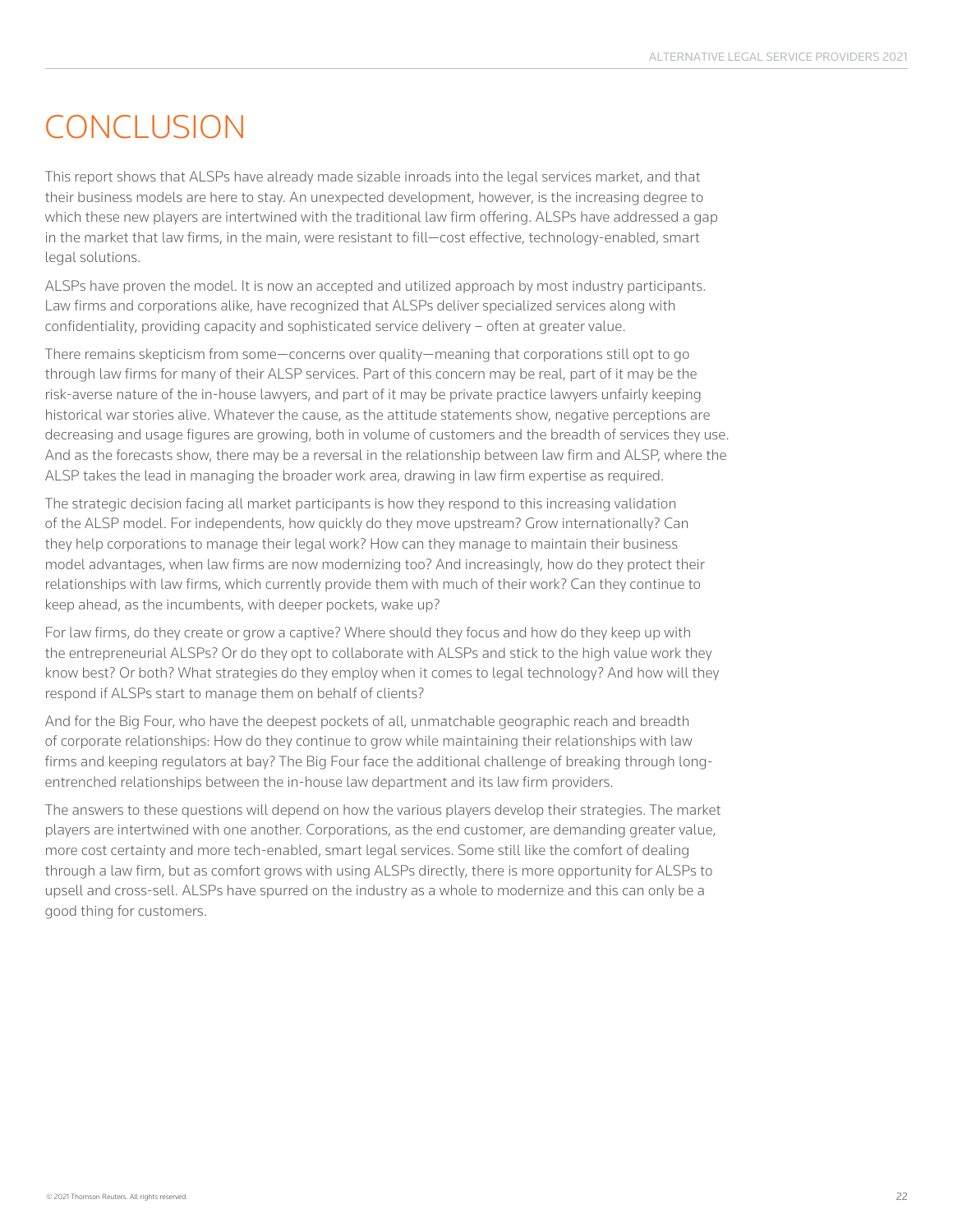### **METHODOLOGY**

#### Market sizing

Using a combination of online desk research and interviews with ALSPs, we were able to update the revenue figures for the organizations we tracked in the previous time periods. We added new entrants and made adjustments for merged and demerged entities. Where financial results were not available, we made estimates based on the financial performance of close competitors.

### Survey and in-depth interviews

In June and July 2020, Thomson Reuters surveyed 586 decision makers at law firms in the U.S., U.K., Canada, and Australia, and in corporate legal departments in the U.S., U.K., and Canada. The survey repeats many questions from the previous two waves of this research, in 2016 and 2018, in order to benchmark progress of the ALSP market.

Those were followed by in-depth telephone interviews with leaders at 26 ALSPs between August and October.

Thomson Reuters would like to thank all participants in both parts of the research, with particular thanks to the following, who gave their time, sharing detailed insights in the in-depth interviews.

| Cogency Legal                | Xakia Tech                     | Norton Rose Fulbright |
|------------------------------|--------------------------------|-----------------------|
| DRS - Alternative Legal      | Allen & Overy (Advanced        | (Transform)           |
| Solutions                    | Delivery & Solutions)          | Womble Bond Dickinson |
| Elevate                      | <b>CMS</b>                     | (Advance)             |
| Factor                       | Clifford Chance                | Axiom                 |
| Heuristica Discovery Counsel | Eversheds Sutherland           | Caravel Law           |
| Integreon                    | (Konexo)                       | Cognia                |
| LegalSifter                  | <b>Herbert Smith Freehills</b> | F-LEX                 |
| Radiant Law                  | (Alternative Legal Services)   | Lawyers on Demand     |
|                              | Hogan Lovells                  | Lumen Legal           |
| QuisLex                      | Pinsent Masons (Vario)         | EY Law                |